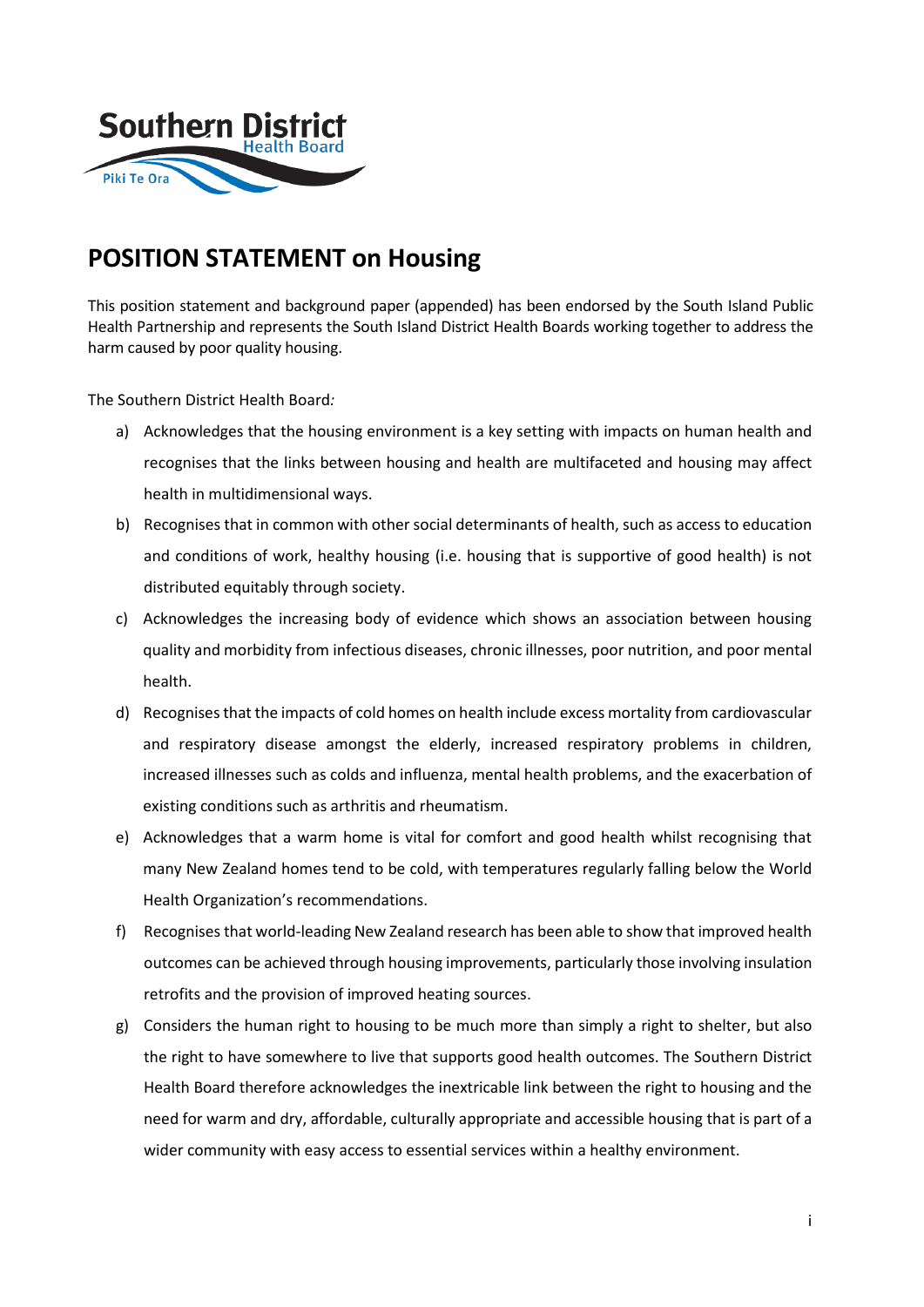## **Action on housing improvement for improved health outcomes**

The Southern District Health Board recognises the opportunity to contribute to a reduction in the health impacts of poor quality housing and will do so through supporting and advocating for:

- the provision of quality new housing to increase the availability of affordable homes across all tenures (social housing/private renter, owner-occupier),
- the maintenance and growth of a social housing sector that provides quality homes that are accessible to all who need them,
- improved housing quality through the introduction of minimum standards for all New Zealand dwellings (and particularly social housing and private rental properties) e.g. through the adoption of a Warrant of Fitness/Healthy Housing Index assessments,
- programmes that support appropriate home management practices (ventilation, moisture level management, warmth retention, effective use of heating sources),
- **•** ongoing investment in programmes to provide insulation retrofits and safe heating options (including calling for a ban on the sale and use of unflued gas heaters designed for indoor use, and an end to fuel poverty),
- the opportunity for communities and families to shape the place they live, including access to housing that meets and supports their needs throughout the life course, and
- actions that address health equity, related to housing, for District Health Board populations with a focus on Māori and Pacific peoples and those experiencing greater deprivation.

Working alongside local government and other partner agencies, the Southern District Health Board can advocate for a whole of government approach to addressing housing issues, and in so doing can play a role in facilitating and supporting processes which lead to long term improvements in housing, and ultimately equity of health outcomes for all New Zealanders.

## **Air Quality**

Action on improving air quality needs to be undertaken in parallel with promoting warm homes. Please refer to Southern District Health Board position statement on Air Quality.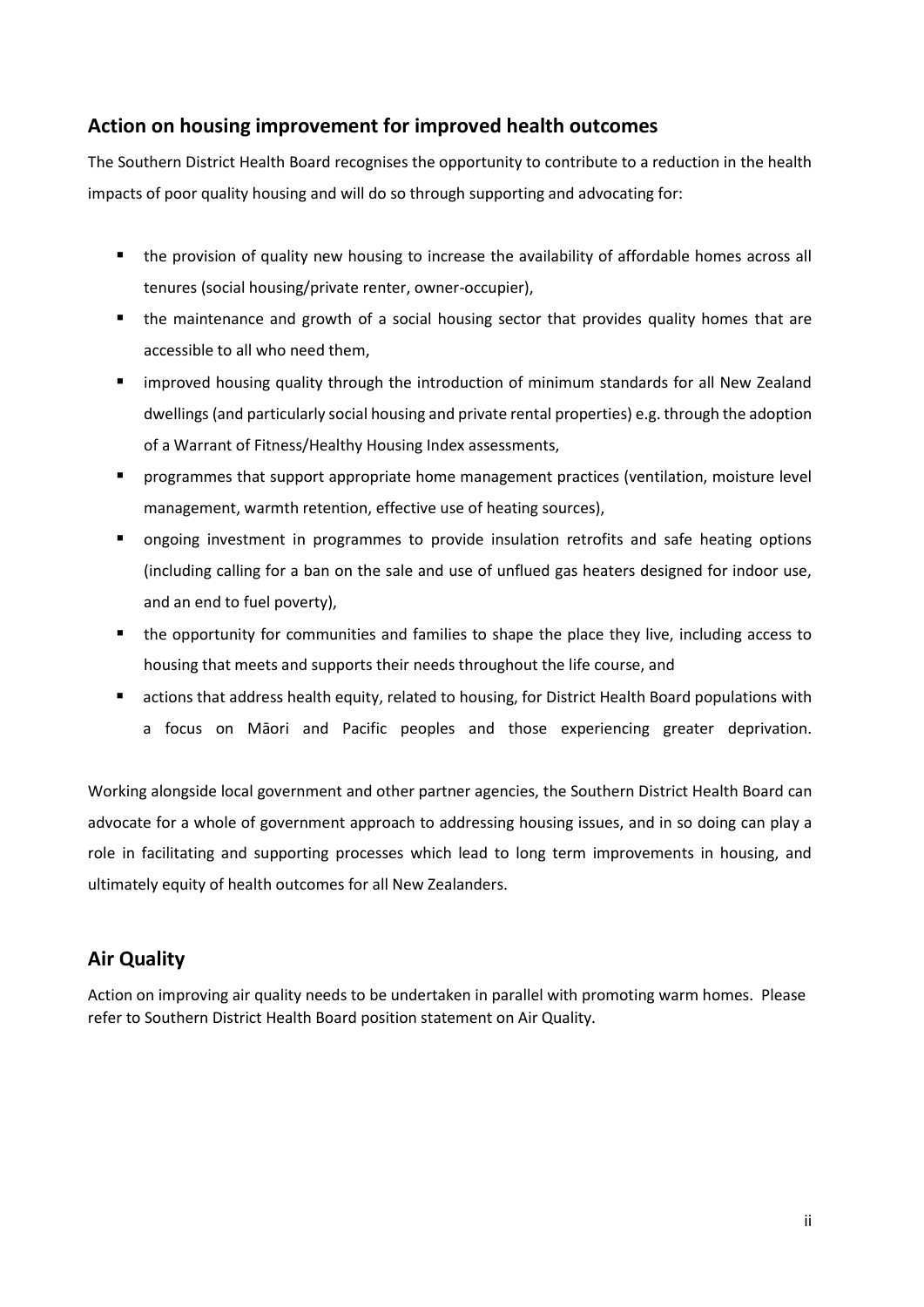# Background Paper of Supporting Evidence to the South Island Alliance

# **POSITION STATEMENT on HOUSING**

**Prepared by the South Island Analyst Network For the South Island Public Health Partnership Group**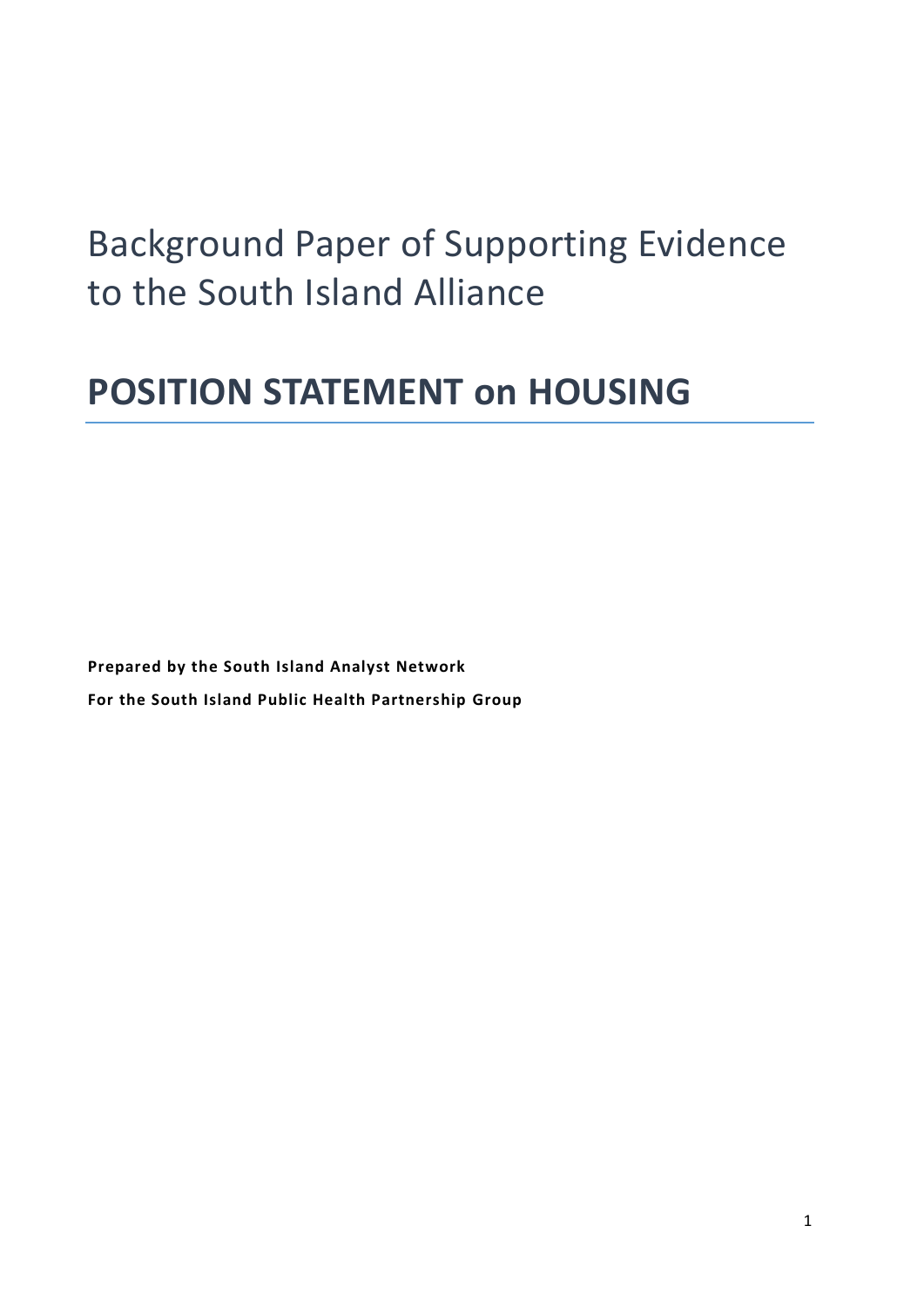## Contents

| Housing improvement for improved health outcomes: evidence to inform action  14 |  |
|---------------------------------------------------------------------------------|--|
|                                                                                 |  |
|                                                                                 |  |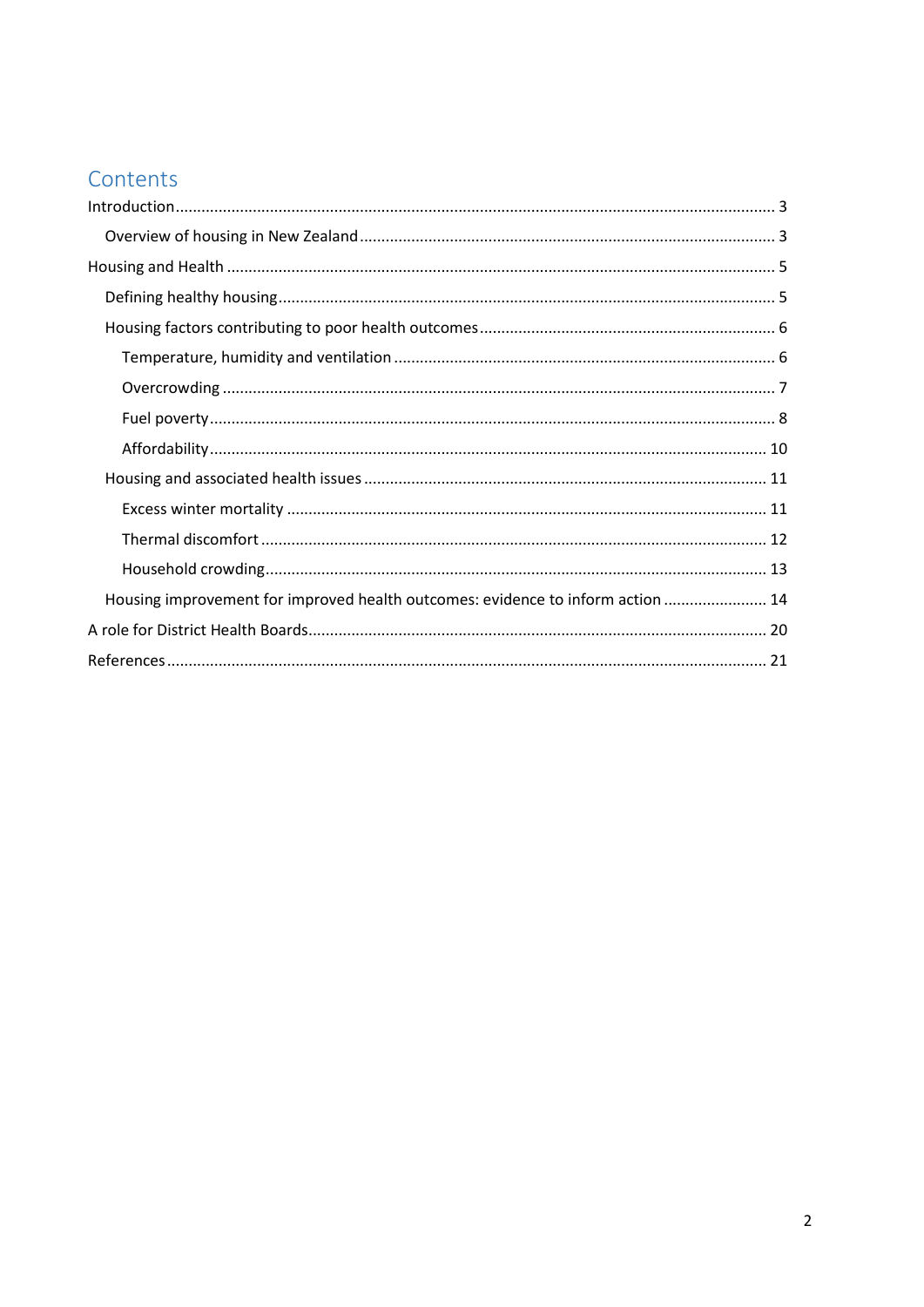## <span id="page-4-0"></span>Introduction

The housing environment has long been recognised as a key setting with impacts on human health. It is generally agreed that the links between housing and health are multifaceted and as a consequence housing may affect health in multidimensional ways.

The Universal Declaration of Human Rights recognises the right to housing as integral to the right to an adequate standard of living. Article 25 (i) states that:

'Everyone has the right to a standard of living adequate for the health and wellbeing of himself and of his family, including good, clothing, housing and medical care and necessary social services and the right to security in the event of unemployment, sickness, disability, widowhood, old age and other lack of livelihood in circumstances beyond his control.'

In common with other social determinants of health, such as access to education and conditions of work, healthy housing (i.e. housing that is supportive of good health) is not distributed equitably through society. It has been argued that access to high-quality, affordable housing in neighbourhoods which promote health and wellbeing is one of the most unequally distributed of all the social determinants of health [\(Tweed, 2017\)](#page-24-0). It has previously been identified, for example, that Māori and Pacific peoples are more likely than non-Māori and non-Pacific to live in rental or temporary accommodation and to experience crowded living conditions [\(Kearns, Smith, & Abbott, 1991;](#page-23-0) [Koloto & Associates, New Zealand](#page-23-1)  [Institute of Economic Research, & Gray Matter Research Ltd, 2007;](#page-23-1) [Robson & Cormack, 2007\)](#page-24-1).

'….the distribution of health and wellbeing needs to be understood in relation to a range of factors that interact in a complex way. These factors include whether you live in a decent house' [\(Marmot,](#page-23-2)  [2010\)](#page-23-2).

This paper offers a brief overview of the New Zealand housing context and highlights the key housing factors associated with poor health outcomes and specific health issues. The paper concludes by offering a summary of the current evidence regarding interventions and approaches to improve housing that have been found to lead to health improvement.

#### <span id="page-4-1"></span>Overview of housing in New Zealand

According to 2015 estimates prepared by Statistics New Zealand the country's private dwelling stock is 1.8 million of which about 1.7 million dwellings are usually occupied (the balance includes private dwellings not normally occupied such as second homes, holiday homes and vacant dwellings). The majority of these households (64 percent) are owner-occupied (i.e. the people own the dwelling with or without a mortgage) and 32 percent of householders rent the dwelling in which they reside [\(Statistics](#page-24-2)  [New Zealand, 2015a\)](#page-24-2). Statistics New Zealand (2015a) has reported that the proportion of households renting has increased over time with only 23 percent of households reporting that they rented their dwelling in 1991. The proportion of those reporting that they own their dwelling (with or without a mortgage) has correspondingly reduced from 74 percent in 1991.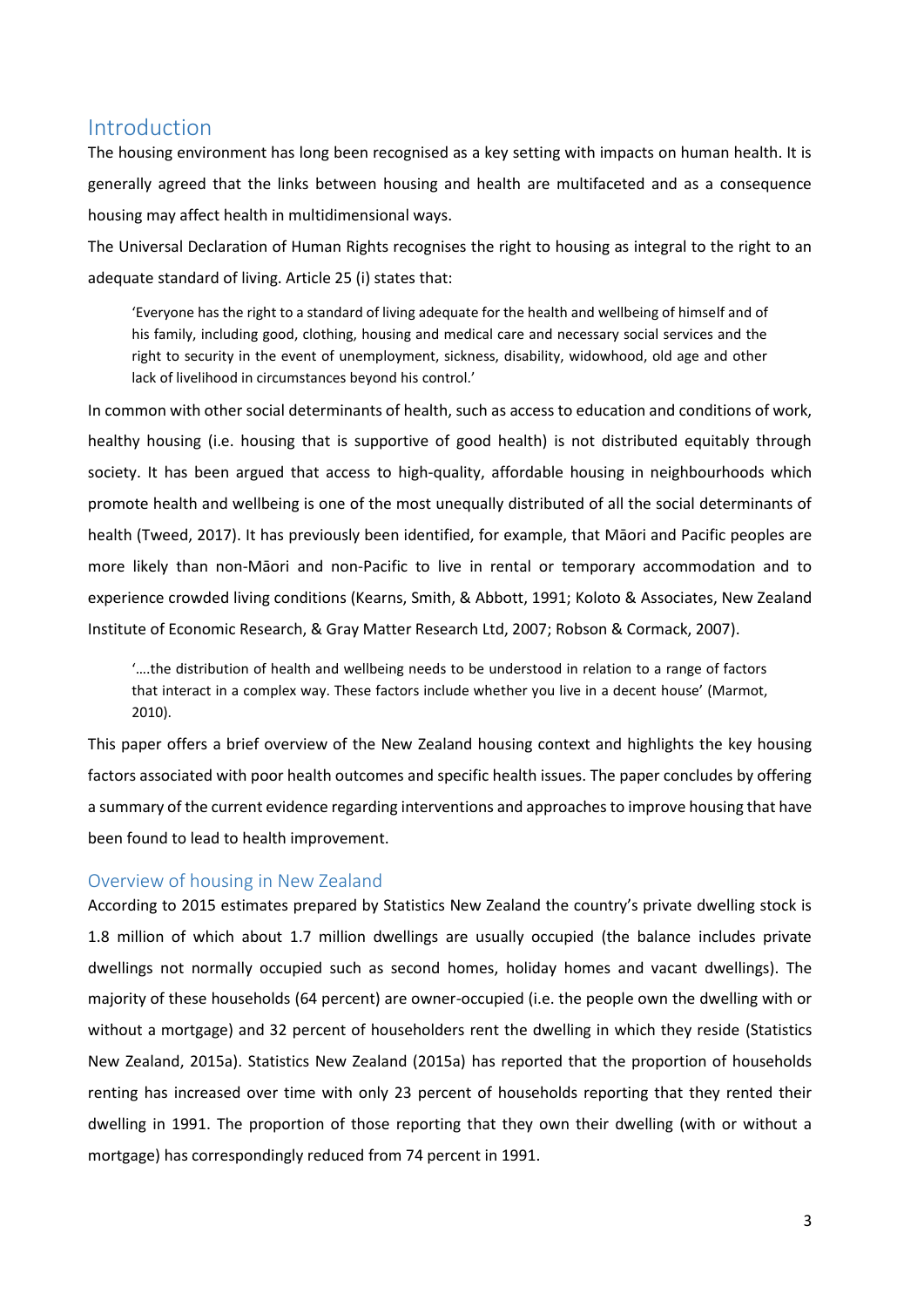The decline in the proportion of people living in an owner-occupied dwelling has occurred at a faster rate for Māori and Pacific people than for the total population (this proportion includes all people living in households, including children). The proportion of the total population living in an owner-occupied dwelling fell 15.3 percent between 1986 and 2013 but in the same time period the proportion for Pacific people fell by 34.8 percent and by 20 percent for Māori [\(Statistics New Zealand, 2016\)](#page-24-3).

The BRANZ Housing Condition Survey (HCS), undertaken five-yearly since 1994, offers a snapshot of the state of New Zealand housing. The findings of the 2015 HCS (560 homes were surveyed across the country, including an on-site assessment; comprising 411 owner-occupied and 149 rental properties) indicate that rental housing is generally in poorer condition than owner-occupied houses with assessors twice as likely to rate rental properties as 'poorly maintained' compared with owner-occupied homes [\(White, Jones, Cowan, & Chun,](#page-24-4) 2017).

Eighteen percent of the rental properties surveyed were judged by the assessor as 'feels a little damp', a further 10 percent were judged 'damp in places' and 3 percent as 'quite damp' or 'damp throughout'. Consequently some 31 percent of rental houses felt damp to some extent compared with 11 percent of owner-occupied houses [\(White et al., 2017\)](#page-24-4). Although mould was visible (to at least some extent) in around half (49%) of all houses surveyed the proportion was somewhat higher in rental properties (56%) compared with owner-occupied properties (44%) [\(White et al., 2017\)](#page-24-4).

The 2014 New Zealand General Social Survey asked over 9000 participants (aged >15 years) about housing quality. Participants were asked questions about dampness, cold and the general condition of the dwelling in which they resided. Nearly half of respondents reported living in a cold house and 21 percent of those surveyed indicated that their homes were often or always cold [\(Statistics New Zealand, 2015c\)](#page-24-5). Māori and Pacific people were more likely to report that their home was cold or damp (see Figure 1. below [\(Statistics New Zealand, 2015c\)](#page-24-5)).



*Figure 1. Self-reported housing problems*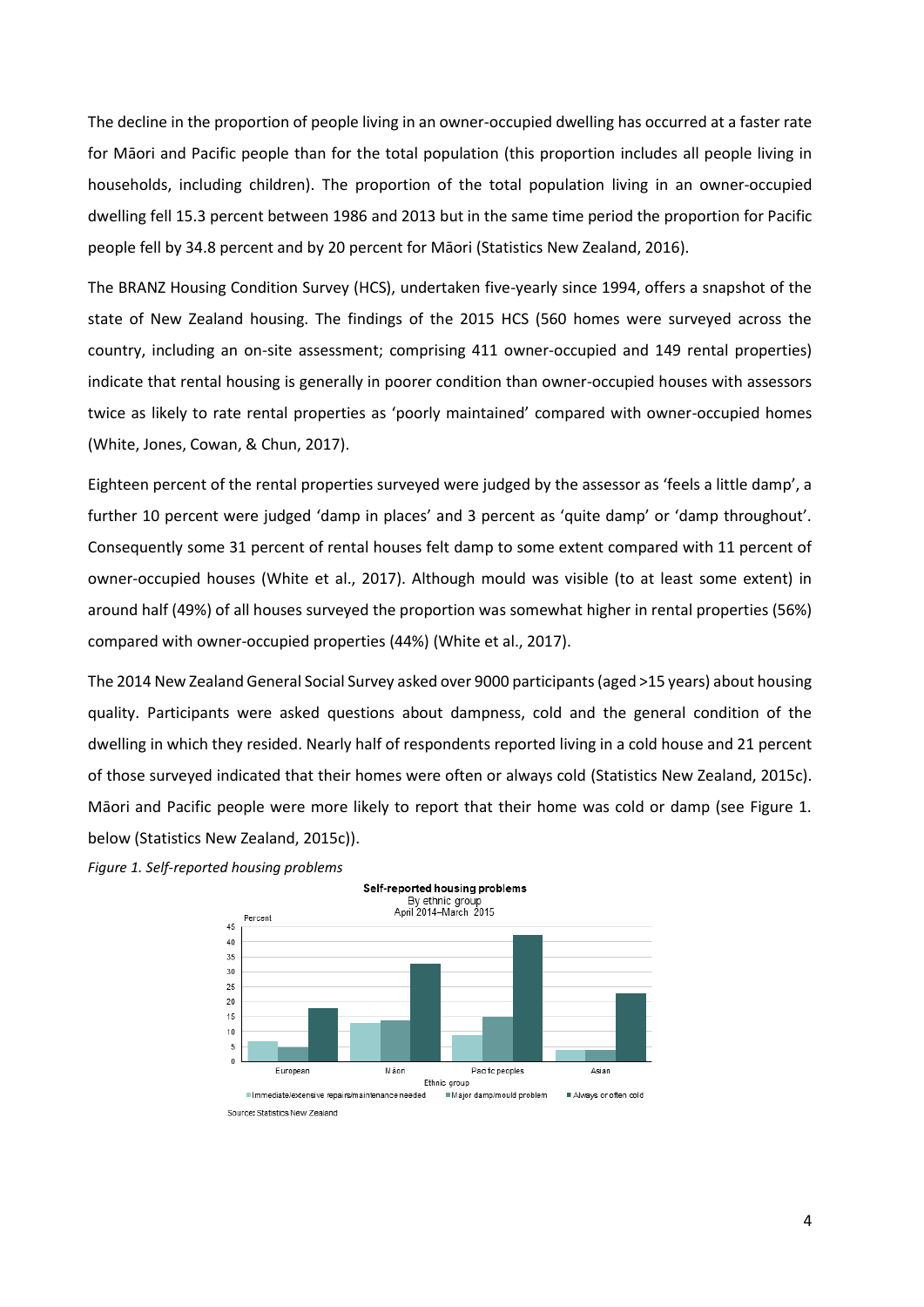New Zealand houses tend to be older, of lighter construction and more poorly insulated than countries with similar climates [\(Wilton, 2004\)](#page-24-6) and consequently are under-heated by international standards [\(Philippa Howden-Chapman et al., 2009\)](#page-23-3). For example, the Household Energy End-use project monitored room temperatures and found that the average temperature achieved in South Island living rooms was only 17°C and nearly one third of households were identified as having an average winter temperature in the living area below 16°C. Bedrooms were found to be mainly unheated with only 20 percent of households heating this area of the house [\(Wilton, 2004\)](#page-24-6).

The World Health Organization has recommended a minimum indoor temperature of 18°C and a 2-3°C warmer minimal temperature for the very young and the very old. Temperatures below 16°C, particularly in the presence of high humidity, are associated with adverse health consequences and temperatures below 12°C are a health risk for vulnerable groups [\(Ormandy & Ezratty, 2012\)](#page-24-7).

## <span id="page-6-0"></span>Housing and Health

### <span id="page-6-1"></span>Defining healthy housing

'Healthy Housing' is a complex construct which encompasses much more than the physical structure of the home. The World Health Organization has conceptualised housing as a four-dimensional model, encompassing the physical structure of the dwelling, the meaning of home to individuals and families, the community, and the immediate external housing environment (see Figure 2. below).

*Figure 2. The four dimensions of housing*



The four dimensions of housing incorporate:

- The home the social and psychological aspects of the house, including safety and privacy.
- The dwelling includes the physical structure and condition of the dwelling, its design and characteristics; the level of occupancy for size, indoor air quality, indoor temperature and humidity, affordability and tenure.
- The community the social characteristics of the community, for example the level of social cohesion, trust and collective efficacy promoted by public places and social facilities.
- The immediate environment includes the quality of urban design, such as access to green space and public services as well as general environmental conditions within neighbourhoods.

Aspects of these four dimensions can affect health through physical, psychological and social mechanisms and each element can interact with others, reflecting the complex relationship between housing and health. For example, matters such as affordability, suitability (i.e. adequate space and privacy), security of tenure, relationships with neighbours, accessible location for work and other basic facilities (e.g. access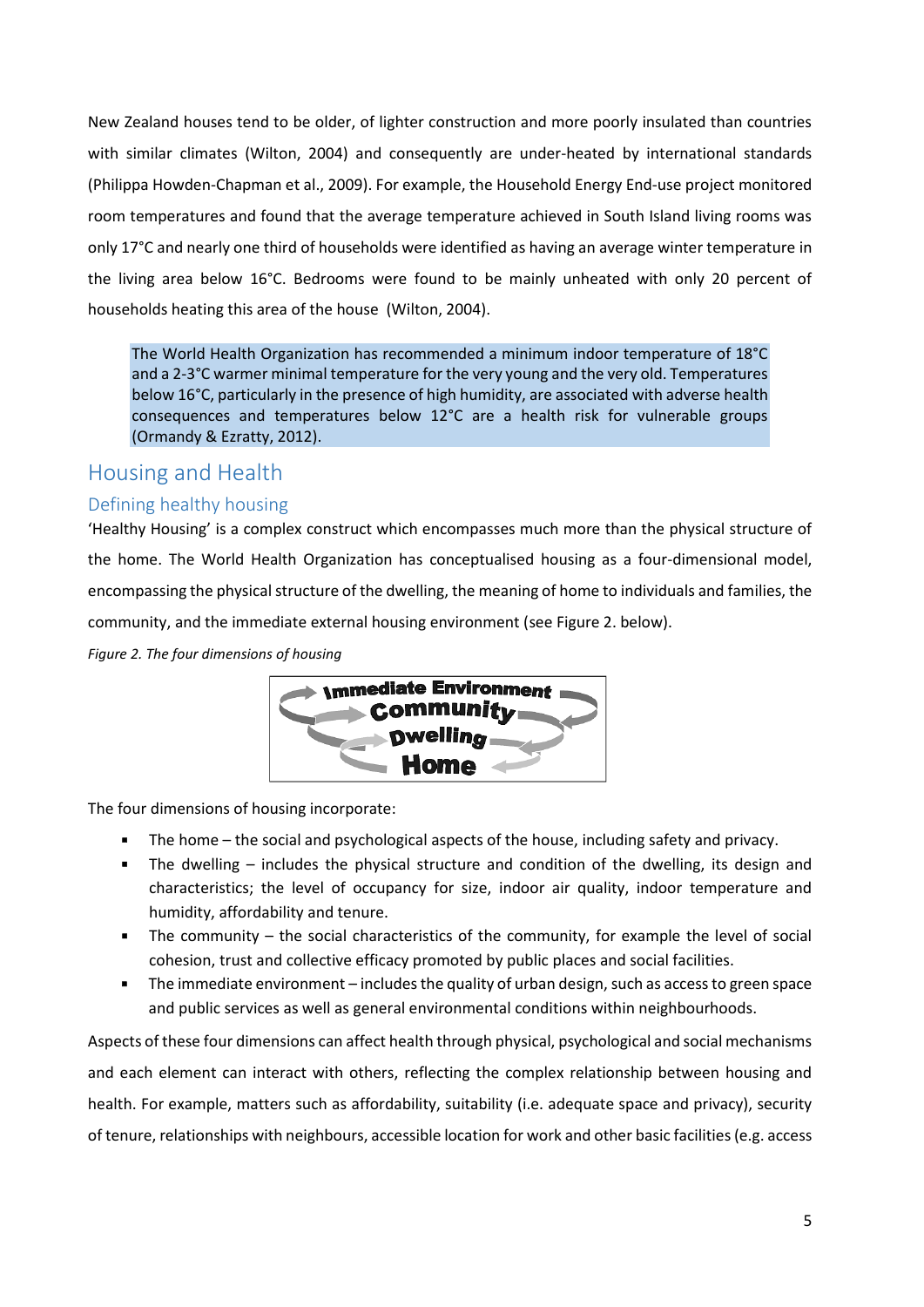to food, schooling etc.) are all encompassed by the four dimensions and as such may have a protective or negative impact on health [\(Archer, Murie, Turkington, & Watson, 2016;](#page-22-1) [Bonnefoy et al., 2004\)](#page-22-2).

It is generally accepted that housing which is supportive of good health will be dry (a damp house provides an ideal environment for moulds and mites), clean (e.g. sanitation, personal and domestic hygiene, and food safety are addressed), pest-free, safe (e.g. trip/falls hazards reduced, smoke alarms installed), contaminant-free (e.g. free of secondhand smoke, lead paint), appropriately ventilated/thermally controlled, and generally well-maintained [\(E. Baker, Lester, Beer, Mason, & Bentley, 2013;](#page-22-3) [National](#page-23-4)  [Centre for Healthy Housing, 2018;](#page-23-4) [Ranson, 1988\)](#page-24-8).

## <span id="page-7-0"></span>Housing factors contributing to poor health outcomes

Although clearly there are multiple housing variables associated with human health and safety, the following are recognised as key contributors to poor health outcomes:

- Temperature, humidity and ventilation
- Overcrowding
- Fuel poverty
- Affordability

### <span id="page-7-1"></span>Temperature, humidity and ventilation

A healthy indoor environment is achieved through balancing temperature, moisture levels (relative humidity) and ventilation (see Figure  $3.1$ ). An imbalance of one factor alone can impact on the indoor environment to the detriment of the occupants.

*Figure 3. A healthy indoor environment requires a balance of factors Source: Beacon Pathway*



A healthy home will be warm in winter and cool in summer. Insulation enables even temperatures to be maintained by providing a barrier that slows the movement of heat to the exterior of the house. Good insulation ensures that the energy used within the home can warm the home rather than the outdoors. Without insulation, approximately 42 percent of heat escapes through the roof, 10 percent through the floor and 24 percent through the walls. Insulation also helps to reduce overheating in summer months – ceiling insulation contributes to this process particularly by acting as a buffer, to the ceiling cavity, and reducing the amount of radiant heat absorbed into the home through the roof.

 $\overline{a}$ <sup>1</sup> [http://www.beaconpathway.co.nz/new-homes/article/balancing\\_temperature\\_moisture\\_and\\_ventilation](http://www.beaconpathway.co.nz/new-homes/article/balancing_temperature_moisture_and_ventilation)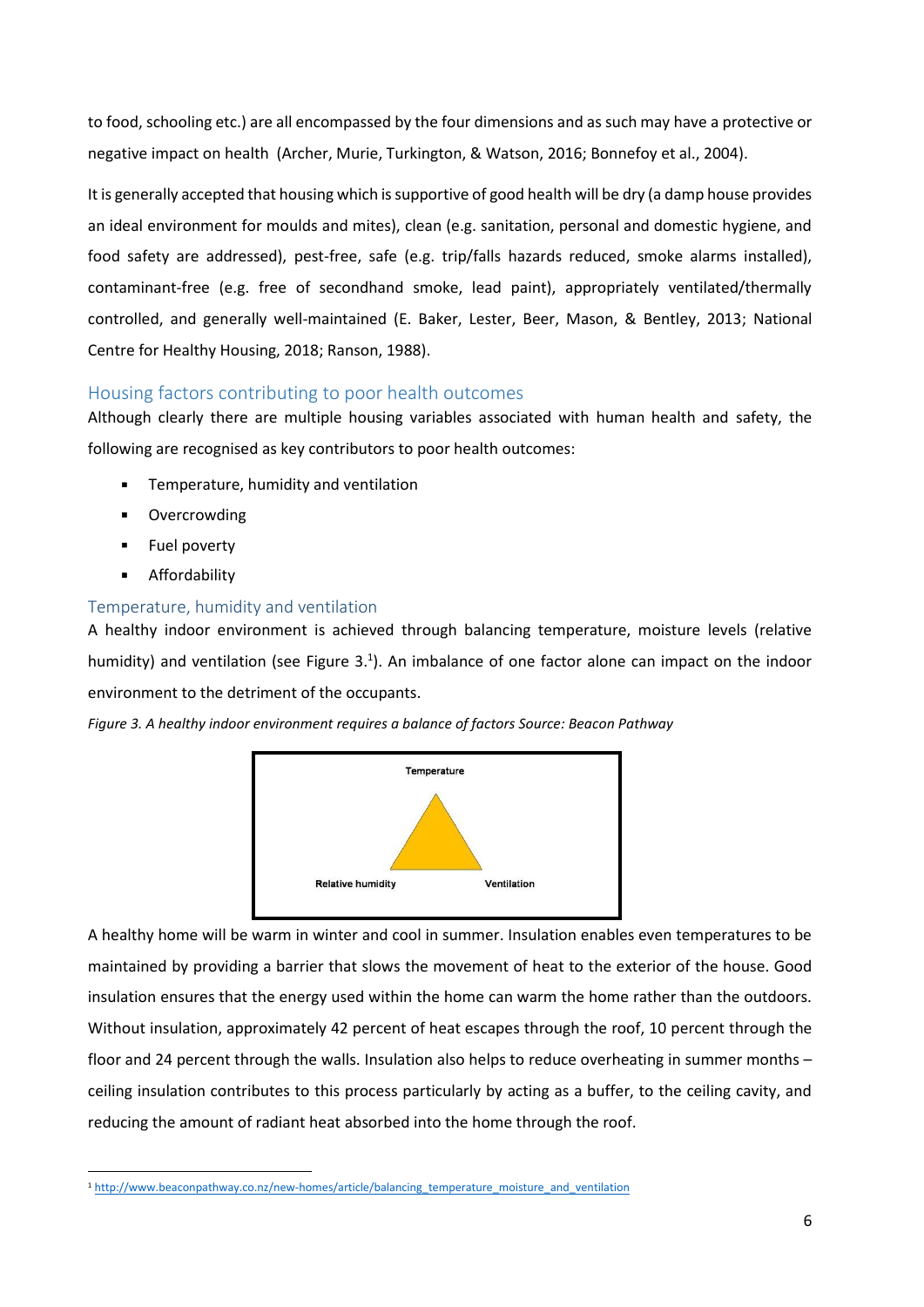The term humidity describes the fact that the atmosphere can contain water vapour. The amount of humidity found in the atmosphere varies because of a number of factors. Two important factors are evaporation and condensation. Relative humidity can be simply defined as the amount of water in the air relative to the saturation amount the air can hold at a given temperature multiplied by 100. Figure 4. (below) shows how relative humidity changes in a parcel of air with an increase in temperature. Increasing the temperature of a parcel of air, without adding or removing water, increases its ability to hold water vapour.





Mould thrives in conditions where humidity is greater than 70 percent and where there are cold surfaces on which condensation can form, such as uninsulated walls, ceilings and windows. Relative humidity for housing should be between 40 and 50 percent and in addition to preventing condensation (through both insulation and the use of extractor fans in kitchens and bathrooms, vented clothes dryers etc.) the opportunity for moisture to enter the home needs to be reduced by utilising appropriate ventilation techniques to ensure an environment where mould cannot flourish (Collins, K. as cited in [P. Howden-](#page-23-5)[Chapman, Signal, & Crane, 1999\)](#page-23-5).

Ideally modern ventilation methods ensure fresh air is provided to a household ensuring that, in spite of the increased airtightness of modern builds, moisture and other airborne pollutants do not build up within the house.

#### <span id="page-8-0"></span>Overcrowding

1

Statistics New Zealand use the Canadian National Occupancy Standard<sup>2</sup> as a measure of household crowding. The Standard defines household crowding as a deficit of at least one bedroom when the standard is applied to a household. It is recognised that such a definition of crowding is more likely to reflect the dominant ethnic group [\(Koloto & Associates et al., 2007\)](#page-23-1). Consequently when applying this standard the 2006 census revealed that household crowding amongst Māori was four times that of New

<sup>&</sup>lt;sup>2</sup> Canadian National Occupancy Standard - no more than two people per bedroom; couples share a room; children under five of either gender, or under 18 of the same gender can share a room; children aged five to 17 should not share a room with a child under five of the opposite gender; single adults and unpaired children require a separate room [\(Statistics New Zealand, 2015b\)](#page-24-9).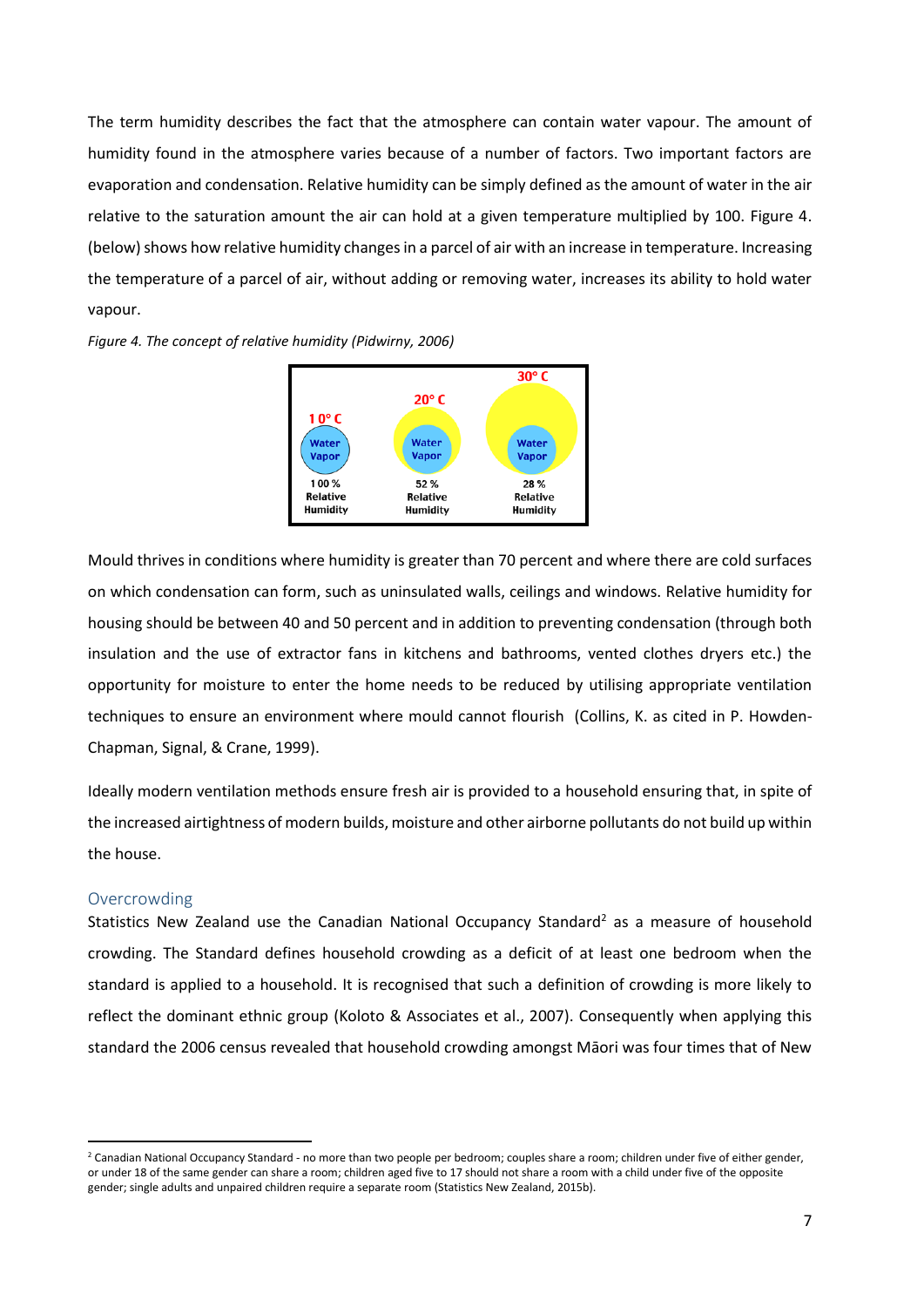Zealand Europeans, and overcrowding amongst Pacific peoples was eight times that of New Zealand Europeans.

Households are also more likely to be crowded if they have a younger age structure, have more dependent children, contain two or more families, or are a single parent family. Both Pacific and Māori whānau are more likely than European families to live in extended family groups representing more than two generations and are often living in homes built to house a traditional European nuclear family. Household crowding may therefore be affected by both affordability and suitability.

According to Environmental Health Indicators New Zealand (EHINZ) 10.1 percent of people lived in a crowded house in 2013 and 3.3 percent in severely crowded houses (i.e. requiring more than two more bedrooms). Māori and Pacific people were more likely to live in a crowded house with 40 percent of Pacific people and 20 percent of Māori reporting this compared with 5 percent of Europeans/Other ethnicity [\(Environmental Health Indicators New Zealand, 2018\)](#page-22-4).

EHINZ reports that nearly 16 percent of children lived in a crowded house in 2013 and of these a third (5.2 percent) were living in severely crowded houses. Māori and Pacific children were more likely to be impacted by household crowding than children of other ethnicities. Nearly 25 percent of Māori children and 43.4 percent of Pacific children were living in crowded houses, as defined by the Canadian standard, in 2013 [\(Environmental Health Indicators New Zealand, 2018\)](#page-22-4).

In addition to ethnicity a number of other factors associated with higher likelihood of household crowding have been identified and include living in a rental house, being a member of a multi-family household, having a low equivalised household income, being unemployed and lacking educational qualifications [\(M](#page-22-5)  [Baker, Goodyear, Telfar Barnard, & Howden-Chapman, 2012\)](#page-22-5).

Geographically, crowding is reported by EHINZ to occur more often in the North Island where 11.7 percent of the population were living in crowded households (in 2013) compared with 5.1 percent of the South Island population [\(Environmental Health Indicators New Zealand, 2018\)](#page-22-4).

#### <span id="page-9-0"></span>Fuel poverty

In New Zealand it has been estimated that 25 percent of households are in fuel poverty [\(O'Sullivan,](#page-23-6)  [Howden-Chapman, & Fougere, 2015\)](#page-23-6). Fuel poverty is typically defined as needing to spend more than 10 percent of net annual household income to heat a residential dwelling to an adequate standard of warmth. A fuel poor household is one that is forced to spend more than 10 percent of income on heating, or to deliberately live in a cold home due to under-consuming energy, in order to save money [\(Marmot](#page-23-7)  [Review Team, 2011\)](#page-23-7). An alternative definition was adopted in England in 2013. The 'low income high costs' definition considers a household as fuel poor if its income is below the poverty line (taking into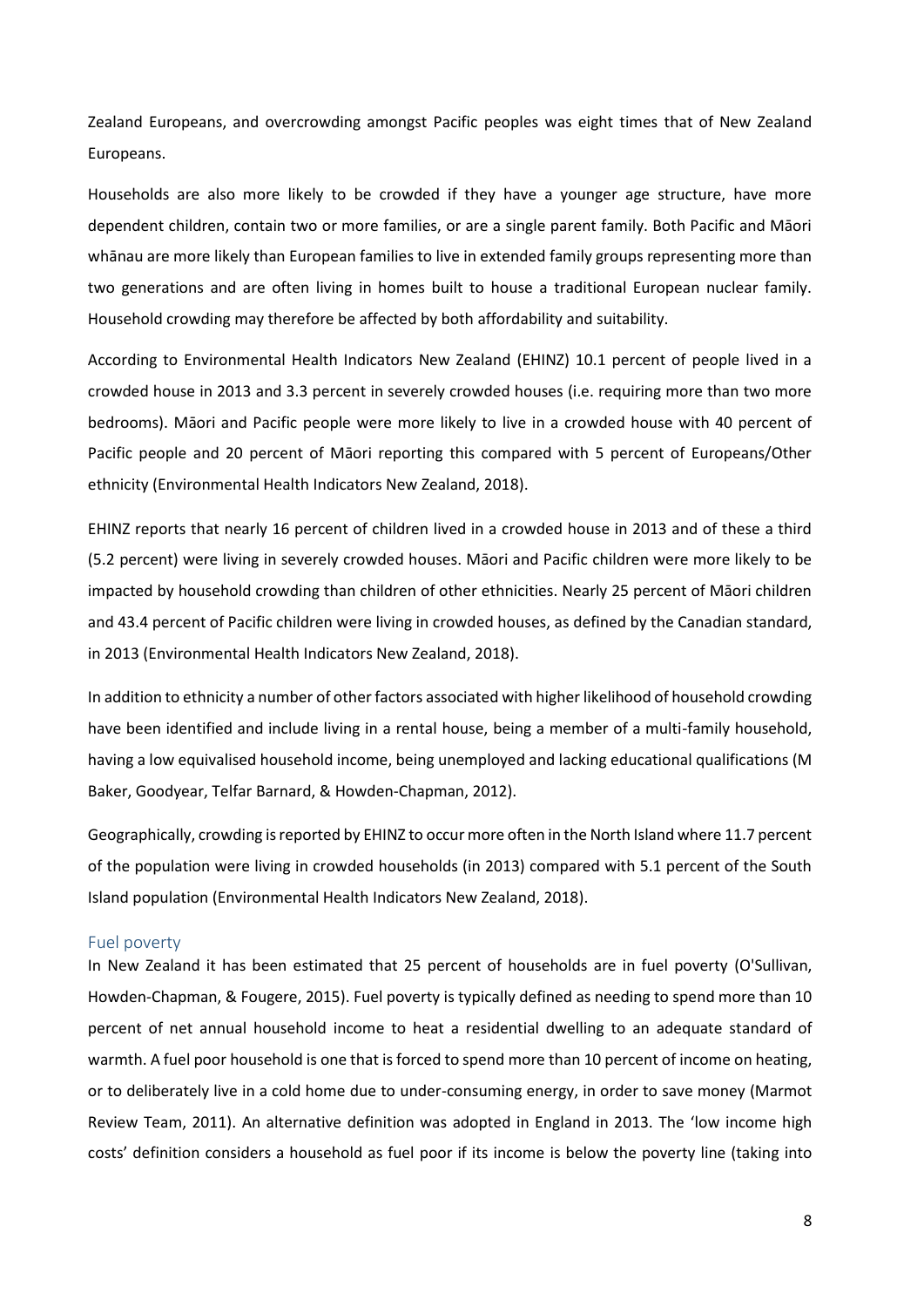account energy costs) and its energy costs are higher than would be considered typical for the household type [\(Archer et al., 2016\)](#page-22-1).

The key factors contributing to fuel poverty are household income, the cost of energy, and the energy efficiency of the dwelling. Although a household may be in fuel poverty on a relatively high income, fuel poverty is more closely linked to low incomes as 'the likelihood of living in inappropriate or poor housing conditions is greater among those experiencing poverty' [\(Archer et al., 2016, p. 18\)](#page-22-1).

A New Zealand study used two postal surveys conducted in 2010 and 2011, followed by a qualitative research phase in 2012 to explore different methods of measuring fuel poverty among those using prepaid metering to purchase electricity. Describing fuel poverty as a 'complex and pervasive policy problem' (p. 99), O'Sullivan et al. (2015) found that prepayment metering offers a useful proxy for identifying households in fuel poverty. Respondents variously reported that they had:

- **spent less on electricity than required,**
- **EXED** been unable to pay utility bills in the last year,
- self-disconnected in the past year,
- stayed in bed to avoid heating, and
- cut back on groceries to pay for electricity [\(O'Sullivan et al., 2015\)](#page-23-6).

An Australian study found that the health and wellbeing of low-income households was suffering due to sustained high energy costs. Chester (2013) found that the households participating (via an online survey, interviews and focus groups) were never or rarely leaving home (although some focus group attendees reported frequenting large shopping malls when it was very hot or very cold), were using only one room, were taking shorter (or occasionally, no) showers, were watching less television, and were going to bed fully clothed (or early) to avoid the use of heating.

Families were also using a common sleeping room when cold, and reported rarely inviting friends or extended family to their home in order to avoid using cooking appliances and/or worrying about the room temperature being uncomfortable. In addition to these measures, households were cutting expenditure on essentials such as food, and other items in order to reallocate the money to energy bills [\(Chester,](#page-22-6)  [2013\)](#page-22-6).

The Marmot Review Team (2011) reported that people living in fuel poverty are often faced with the choice to 'heat or eat' meaning that either less is spent on the basics such as a healthy diet, or less on heating the dwelling to a reasonable temperature.

Some households in New Zealand use unflued gas heaters as a way to budget energy costs (refilling the gas bottle as money allows). Despite a relatively low purchase price unflued gas heaters are the most expensive form of heating per unit of energy, and pose a health risk through the emission of toxic gases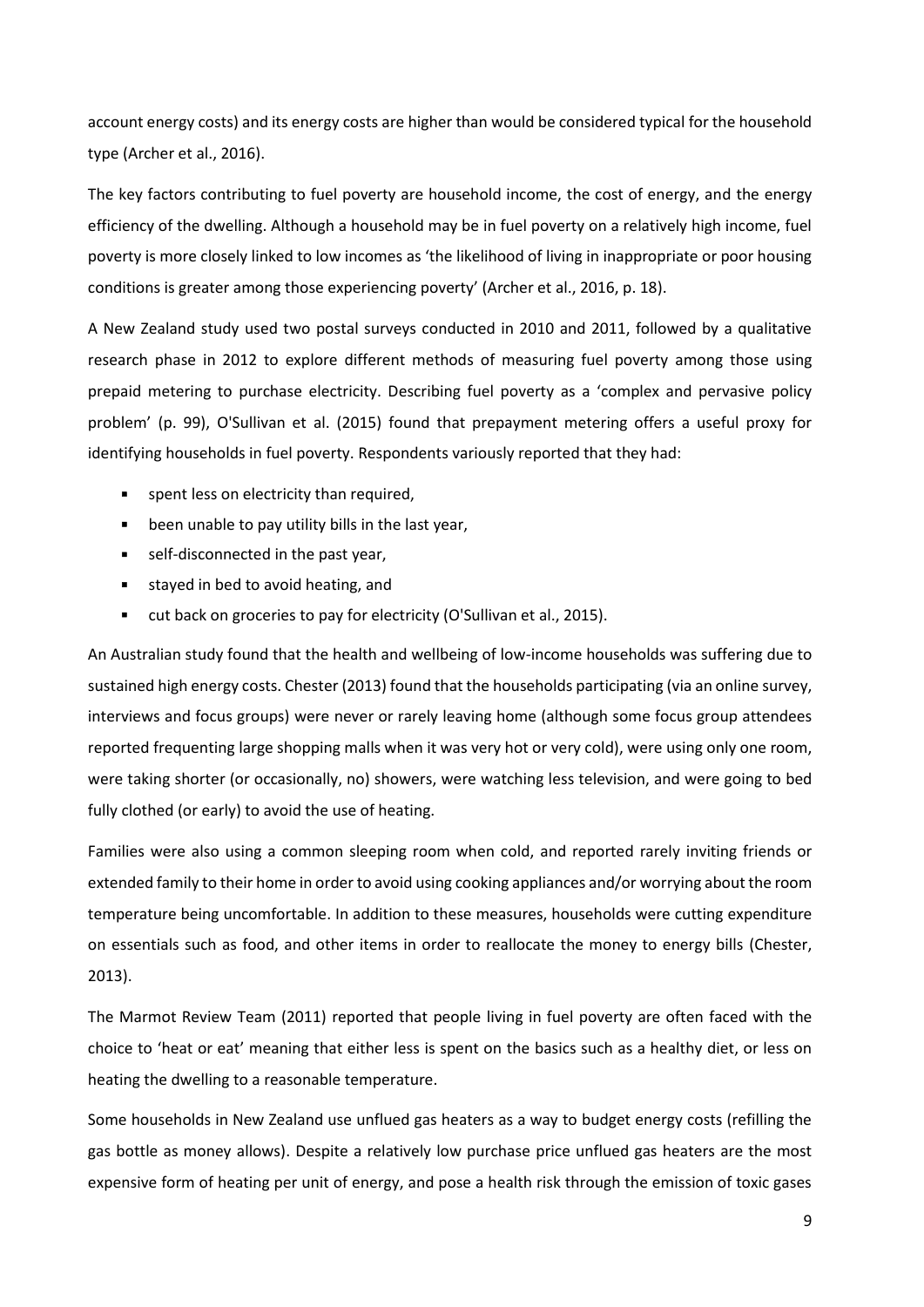to the indoor environment, the risk of fire and explosion, and the release of water vapour promoting damp and mould [\(Energy Efficiency and Conservation Authority, 2017;](#page-22-7) [Ministry of Health, 2012\)](#page-23-8).

Although the use of unflued gas heaters in New Zealand has declined over the last decade, the 2010 BRANZ House Condition Survey found that 25 percent of rental households and 17 percent of owner occupied households participating in the survey (representative selection) were using unflued gas heaters [\(Buckett, Jones, & Marston, 2012\)](#page-22-8). It has been noted that the burden of unflued gas heating is borne disproportionately by those in lower socioeconomic groups, and by single parent, and Māori families [\(Gillespie-Bennett, Keall, Howden-Chapman, &](#page-22-9) Baker, 2013). Warnings about the dangers of unflued gas heater use have been issued by many agencies including the New Zealand Energy Safety Service, the Ministry of Health, the Energy Efficiency and Conservation Authority, local authorities and regional public health services. In 2015 the Canterbury District Health Board adopted a position statement advocating for the prohibition of unflued gas heater sales in New Zealand.<sup>3</sup>

#### <span id="page-11-0"></span>Affordability

1

When the proportion of income spent on housing becomes too great, accommodation can become unaffordable and result in compromises being made regarding living arrangements. It can also limit a household's ability to acquire basic necessities such as food, clothing and health care. The Ministry of Social Development's 'Social Report 2016'<sup>4</sup>defines affordable housing as housing costs that do not exceed 30 percent of the disposable income of a household. The proportion of New Zealand households spending more than 30 percent of their disposable income on housing costs has risen since the late 1980s. In 2014, 27 percent of New Zealand households are reported to have spent more than 30 percent of their disposable income on housing, 15 percent to have spent more than 40 percent, and eight percent spent more than 50 percent of their disposable income on housing costs[\(Ministry of Social Development, 2016\)](#page-23-9).

In 2014, 34 percent of children aged under 18 years lived in households that spent more than 30 percent of their disposable income on housing costs. Due to small numbers, results by ethnicity were averaged over the period 2011-2014 and indicate that 23 percent of Europeans, 34 percent of Pacific peoples, 30 percent of Māori, and 40 percent of the Other ethnic group were living in households spending more that 30 percent of their disposable income on housing costs over this time period. The authors note that this ranking has persisted over the life of the survey (i.e. 1988-2014 inclusive)[\(Ministry of Social Development,](#page-23-9)  [2016\)](#page-23-9).

An American study exploring housing affordability and health using data from the 2008 Southeastern Pennsylvannia Household Health Survey (10,004 resident participants) found that the financial strains of unaffordable housing were associated with households making trade-offs with the potential to harm

<sup>&</sup>lt;sup>3</sup> [Unflued Gas Heaters Position statement and background paper for the Canterbury District Health Board](http://www.cdhb.health.nz/About-CDHB/corporate-publications/Documents/CDHB%20Unflued%20Gas%20Heaters%20PositionStatement.pdf)

*<sup>4</sup>* <http://socialreport.msd.govt.nz/documents/2016/msd-the-social-report-2016.pdf> Accessed April 2018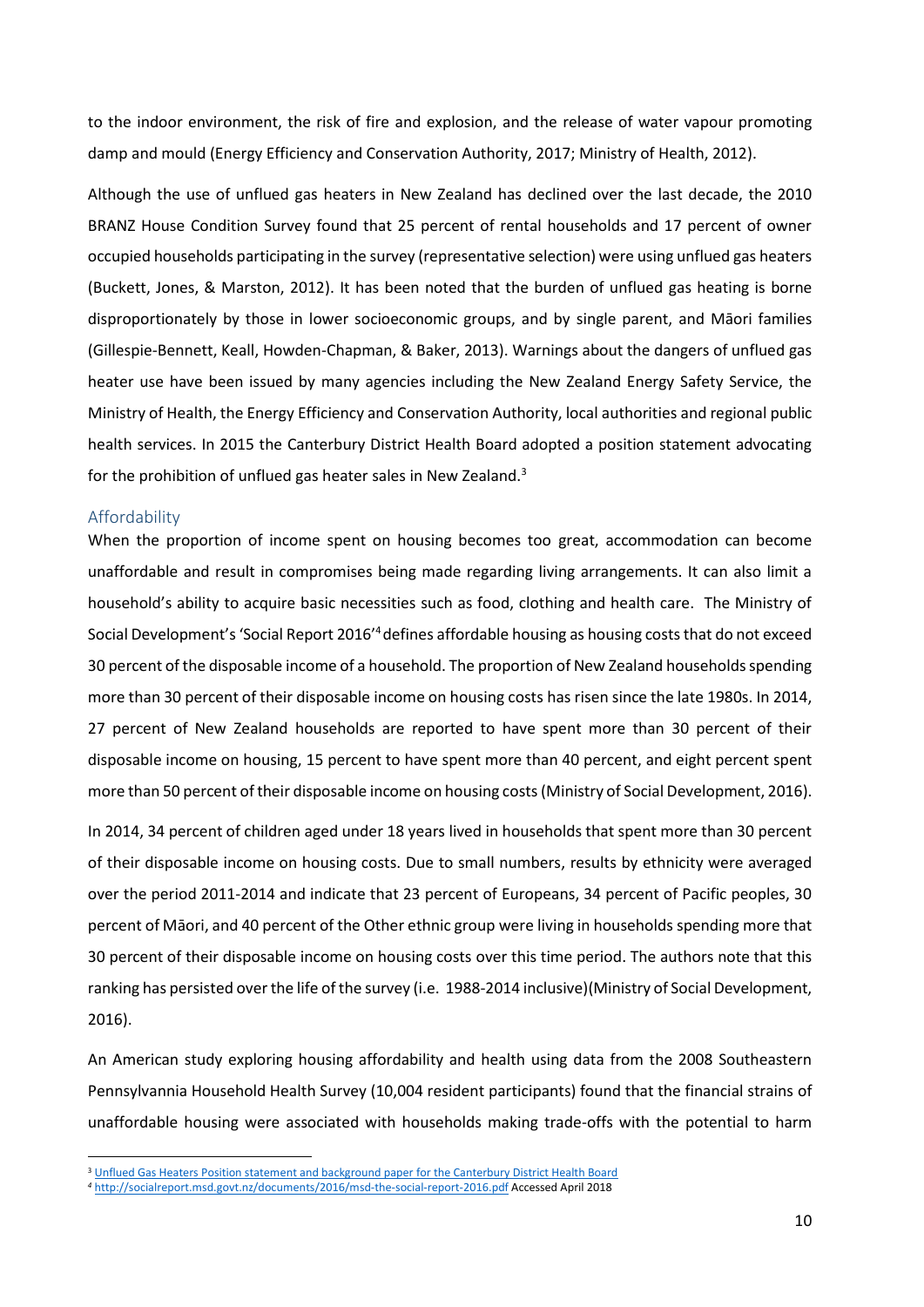health. For example, those living in unaffordable housing were more likely to report poor self-related heath, cost-related healthcare non-adherence and cost-related prescription non-adherence. Fair or poor self-reported health and cost-related healthcare non-adherence showed significant interaction effects between affordability and housing tenure. For both these outcomes the effect among renters was greater than for home-owners [\(Pollack, Griffin, & Lynch, 2010\)](#page-24-11).

For information regarding housing affordability in the New Zealand residential market the reader is referred to the Massey University Real Estate Analysis Unit. The Home Affordability Report<sup>5</sup> is produced quarterly and takes into account the cost of borrowing as well as house prices and wage levels. In addition, a new housing affordability measure is being trialled by the Ministry of Business Innovation and Employment. The experimental measure explores housing affordability for two groups: first home buyers and renters.<sup>6</sup>

#### <span id="page-12-0"></span>Housing and associated health issues

An increasing body of evidence has shown an association between housing quality and morbidity from infectious diseases, chronic illnesses, injuries, poor nutrition, and poor mental health [\(M. Baker, Keall, Au,](#page-22-10)  [& Howden-Chapman, 2007;](#page-22-10) [Bonnefoy, 2007;](#page-22-11) [Kreiger & Higgins, 2002;](#page-23-10) [Marmot Review Team, 2011\)](#page-23-7). Surveys indicate that New Zealanders spend about 70 percent of their lives in the indoor home environment with the very young, the elderly and those with disabilities and chronic health conditions spending the most time in the home environment [\(M. Baker et al., 2007\)](#page-22-10). This has significant health implications particularly when a dwelling is not providing a healthy living environment for occupants. An Australian study investigating housing conditions and the health outcomes of household members (using surveys and face-to-face interviews) found that those in the worst health were also more likely to be living in housing that was contributing to their poor health [\(E. Baker et al., 2013\)](#page-22-3).

#### <span id="page-12-1"></span>Excess winter mortality<sup>7</sup>

**.** 

L. Telfar Barnard (2010) found that hospitalisation in New Zealand was higher in winter; higher in the very young and older people, among Māori and Pacific people; and that it increased with increasing levels of deprivation. Winter hospitalisation was higher among those living in villas and pre-war bungalows then in post-war bungalows and quality bungalows. Winter mortality rates in New Zealand between 1980 and 2000 were 18 percent higher than expected from non-winter rates, similar to rates in the United Kingdom and above those seen in Scandinavia [\(Davie, Baker, Hales, & Carlin, 2007\)](#page-22-12). Excess winter mortality is not directly related to climatic conditions, with higher rates often found in countries with milder winters [\(Vasconcelos, Friere, Morais, Machado, & Santana, 2011\)](#page-24-12). For example, cold countries with more energy

<sup>5</sup> Available at: [http://www.massey.ac.nz/massey/learning/colleges/college-business/school-of-economics-and](http://www.massey.ac.nz/massey/learning/colleges/college-business/school-of-economics-and-finance/research/mureau/home-affordability-report.cfm)[finance/research/mureau/home-affordability-report.cfm](http://www.massey.ac.nz/massey/learning/colleges/college-business/school-of-economics-and-finance/research/mureau/home-affordability-report.cfm)

<sup>6</sup> <http://www.mbie.govt.nz/info-services/housing-property/sector-information-and-statistics/housing-affordability-measure/latest-results>

 $7$  Excess winter mortality (EWM) can described as the ratio between average daily deaths across winter, and the other months of the year.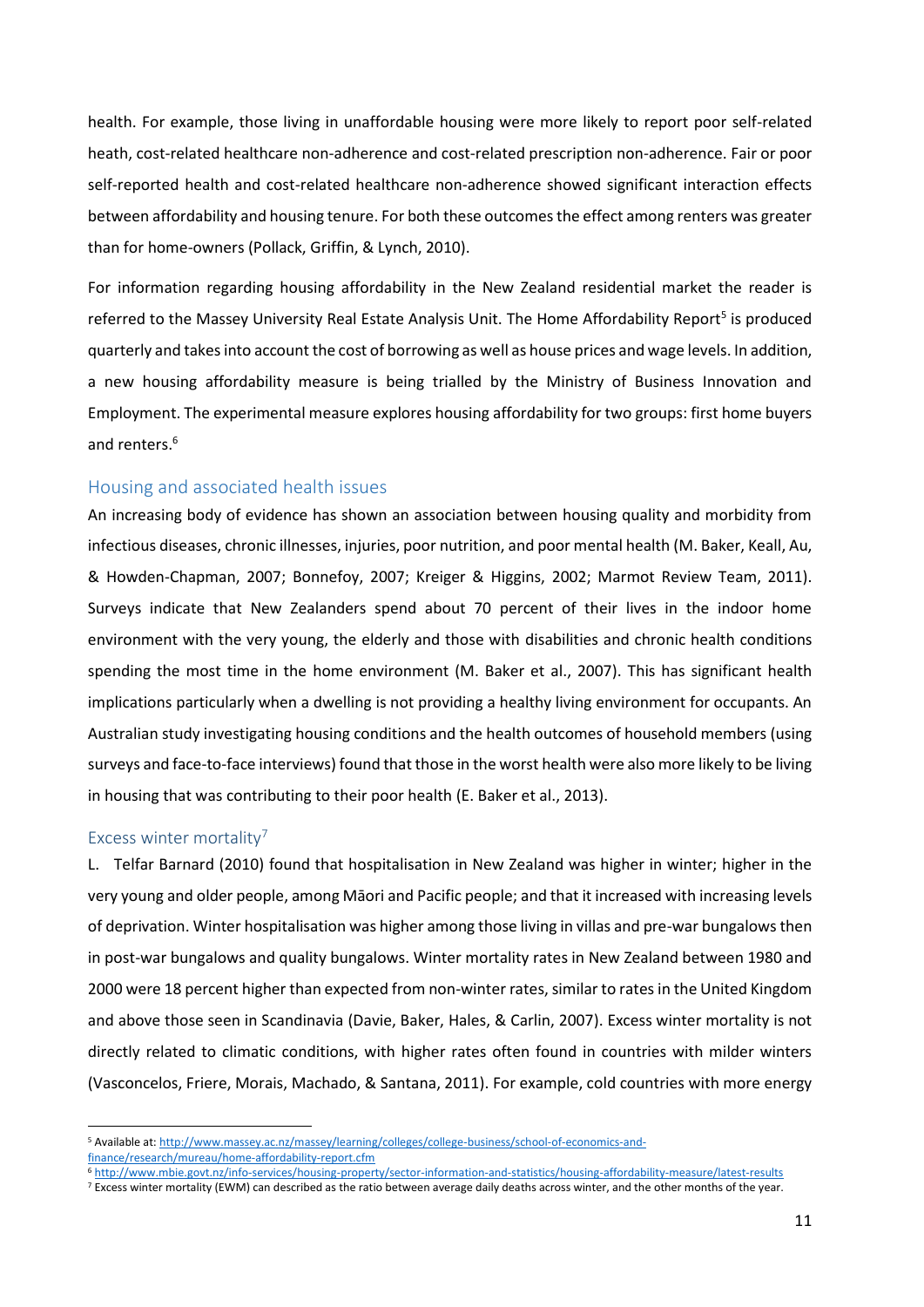efficient housing and high building standards such as Finland and Germany have lower excess winter mortality compared with Spain, Ireland and Portugal [\(Marmot Review Team, 2011;](#page-23-7) [Vasconcelos et al.,](#page-24-12)  [2011\)](#page-24-12).

A study investigating the trends and determinants of excess winter mortality in New Zealand established, in common with international findings, that excess winter mortality is a particular problem for those in older age groups, with those aged eighty or older 66 percent more likely to die in winter than expected. In addition, the study identified that New Zealand infants and children are also at higher risk of death, particularly from respiratory-related causes. Children under five years of age were estimated to have a mortality associated with respiratory disease almost 2.5 times higher in winter than expected [\(Davie et](#page-22-12)  [al., 2007\)](#page-22-12).

Hales, Blakely, Foster, Baker, and Howden-Chapman (2012) found that excess winter mortality in New Zealand varied by household income with those in the lowest income tertile at higher risk of death in winter than those in the highest tertile. Those renting also had a higher risk of winter death compared with homeowners. The authors suggest that these findings are potentially explained by the existence of an income gradient in housing quality in New Zealand [\(Philippa Howden-Chapman et al., 2009\)](#page-23-3) and that in addition poorer households are more likely to be suffering fuel poverty and to be spending longer periods of time at home in low temperatures [\(Hales et al., 2012;](#page-23-11) [Lloyd, 2006\)](#page-23-12).

#### <span id="page-13-0"></span>Thermal discomfort

The impacts of cold homes on health include excess mortality from cardiovascular and respiratory disease amongst the elderly, increased respiratory problems in children, increased illnesses such as colds and influenza, mental health problems, and the exacerbation of existing conditions such as arthritis and rheumatism [\(Marmot Review Team, 2011\)](#page-23-7).

In addition, cold housing has been found to negatively affect children's educational attainment, and emotional wellbeing and resilience; to increase the risk of accidents and injuries in the home (due to lost dexterity), and in association with fuel poverty, to impact dietary opportunities and choices within households, and negatively impact the mental health of all age groups [\(Marmot Review Team, 2011\)](#page-23-7). Those most at risk include the elderly, the very young and those suffering chronic physical and mental health conditions [\(Marmot Review Team, 2011;](#page-23-7) [Ormandy & Ezratty, 2012\)](#page-24-7). In New Zealand, older people, young children and people with long term illnesses have been found to be the most vulnerable to the effects of cold homes, and these groups have also been identified as spending the most time at home [\(M.](#page-22-10)  [Baker et al., 2007\)](#page-22-10).

The Pacific Families: First Two Years of Life (PIF) study interviewed 1376 Pacific mothers when their children were six weeks old. Over half (53.8%) of those interviewed reported having a cold home and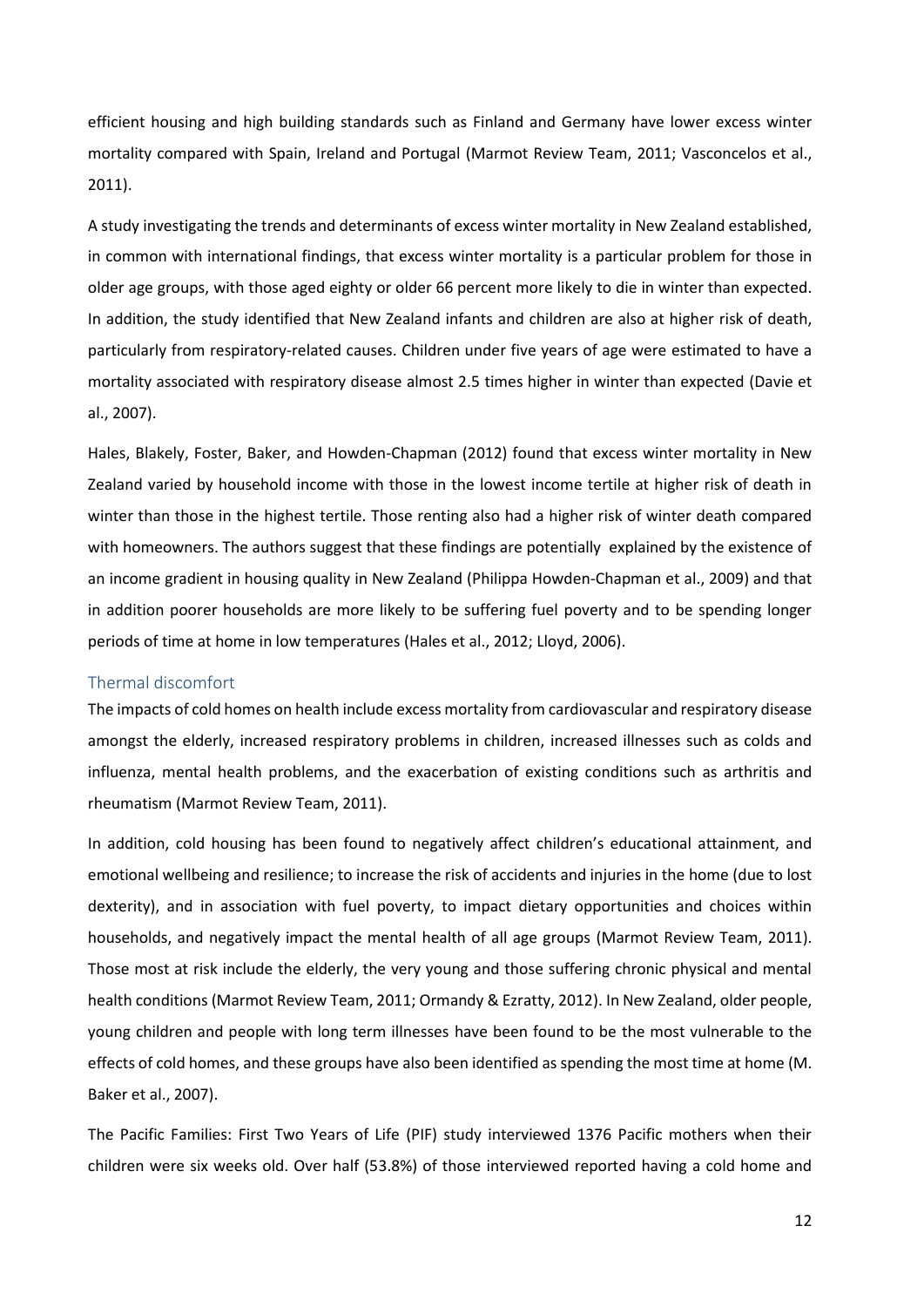housing dampness or mould were reported by 509 (37%) mothers. Nearly 30 percent of those interviewed reported both issues as problematic. Following multivariate analyses the PIF study found a small but significant association (*p*=<0.01) between damp/mouldy housing and a risk of having asthma (adjusted OR=1.82; 95% CI= 1.18-2.83) and probable depression (*p*=<0.05; adjusted OR=1.4; 95% CI=1.02-1.91). Cold housing was significantly associated (*p*=0.02) with asthma (adjusted OR=1.73; 95% CI=1.10-2.71) and probable depression (*p*=<0.01; adjusted OR=1.57; 95% CI=1.14-2.15) [\(Butler, Williams, Tukuitonga, &](#page-22-13)  [Paterson, 2003\)](#page-22-13), supporting earlier research highlighting an association between deprivation, ethnicity and health [\(Kearns et al., 1991;](#page-23-0) [Salmond, Crampton, Hales, Lewis, & Pearce, 1999\)](#page-24-13).

As temperatures fall below 18°C the potential health impacts become more serious. Low temperatures cause thickening of the blood and hypertension, increasing the risk of cardiovascular or cerebrovascular events. Below 16°C the risk of respiratory distress increases and below 12°C the risk of cardiovascular stress increases [\(Ormandy & Ezratty, 2016\)](#page-24-14).

It is important to note that excess heat can also have serious health impacts. Significant excess mortality is associated with heat waves due to the significant short-term effect of ambient temperature on morbidity, i.e. heat-related impacts can occur soon after exposure [\(Ye X et al, 2012; McMichael, 2008 as](#page-24-14)  [cited in Ormandy & Ezratty, 2016\)](#page-24-14). Exposure to high temperatures can increase the risk of heat stroke and other issues such as cardiovascular and respiratory hospitalisations and deaths [\(Anderson et al, 2013;](#page-24-14)  [Hoshiko et al, 2010 as cited in Ormandy & Ezratty, 2016\)](#page-24-14). Those most at risk of severe heat-related impacts are those with chronic conditions, mental health conditions, reduced mobility or being bed-ridden, and those who are living alone [\(Ormandy & Ezratty, 2016\)](#page-24-14).

Although the impacts of excess heat are less than those caused by excess cold in New Zealand, it has been predicted that the number of heat-related deaths may increase due to climate change. There are on average 14 heat-related deaths each year in people aged over 65 in Auckland and Christchurch and this is estimated to increase to 28, 51 and 88 deaths for temperature increases of 1, 2 and 3 degrees Celsius, respectively [\(Ministry of Civil Defence and Emergency](#page-23-13) Management, 2010).

#### <span id="page-14-0"></span>Household crowding

In New Zealand, household crowding has been found to be associated with an increased risk of gastroenteritis, pneumonia/lower respiratory tract infection, *Haemophilus influenzae* disease, respiratory syncytial virus, and bronchiolitis. Statistically significant associations between household crowding and the risk of hepatitis A, *H. pylori* infection, meningococcal disease, tuberculosis and trachoma have also been identified [\(M. Baker, McDonald, Zhang, & Howden-Chapman, 2013\)](#page-22-14). The authors note that the contribution of crowding was particularly large for some diseases. For example, the meta-analysis showed the risk of meningococcal disease was strongly associated with household crowding with an estimated 34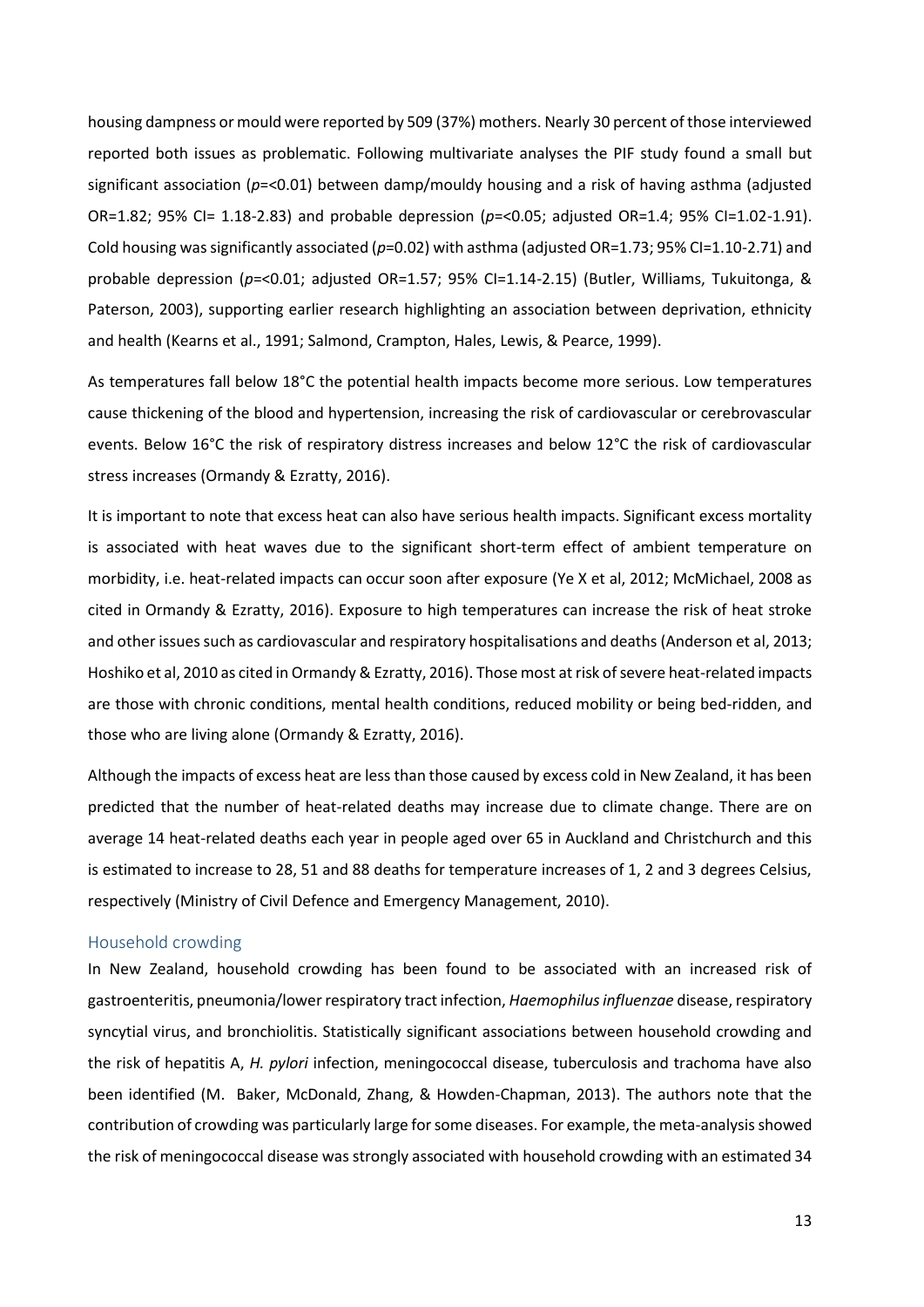percent of the disease burden for Pacific children attributed to household crowding (45 percent exposed to household crowding) and for Māori children (28 percent exposed to household crowding) an estimated 23 percent of the disease burden was attributed to household crowding (as opposed to 9 percent in European/Other children of whom only 8 percent were reported as being exposed to household crowding) [\(M. Baker et al., 2013\)](#page-22-14).

M. Baker et al. (2012) found that infectious diseases make the largest contribution to acute hospital admissions of any cause in New Zealand. As well as identifying increasing age-standardised rates for infectious diseases compared with rates for non-infectious disease admissions, the authors found that the risk of an infectious disease was heightened in Māori and Pacific peoples, amongst the youngest and oldest groups and in the most economically deprived populations. The authors suggest that the pattern of increasing incidence of infectious diseases in addition to rising inequalities are likely to be caused by 'fundamental social determinants such as disparities in income, housing conditions, and access to health services' [\(M. Baker et al., 2012, p. 1118\)](#page-22-15).

The complex relationship between housing and health has been illustrated and summarised as follows by the Scottish Public Health Network:

| Housing can influence health but health may also influence housing through<br>employability and financial status, and constraints on housing design and location.                                                                                                                                                                                                                                                                                                |
|------------------------------------------------------------------------------------------------------------------------------------------------------------------------------------------------------------------------------------------------------------------------------------------------------------------------------------------------------------------------------------------------------------------------------------------------------------------|
| Many different aspects of housing have the potential to influence many aspects of<br>health at the individual, household and community level.                                                                                                                                                                                                                                                                                                                    |
| How housing affects health may vary between different places, eras, and populations.                                                                                                                                                                                                                                                                                                                                                                             |
| Housing may affect health directly through exposure to specific hazards such as<br>dampness, cold, noise, or overcrowding, but indirect effects are also important. For<br>example, high housing costs can reduce households' access to other health promoting<br>factors such as nutritious food or leisure activities; the availability of affordable housing<br>in a particular area can constrain or facilitate access to good employment.                   |
| Particularly those relating to socioeconomic circumstances.                                                                                                                                                                                                                                                                                                                                                                                                      |
| Children and older people may be more vulnerable to the effects of poor housing as<br>they tend to spend a greater proportion of their time within the home. Young people<br>may also be vulnerable at the point they transition out of the family home. Certain<br>ethnic groups, migrants, and refugees may be less familiar with their housing rights or<br>be disadvantaged by language barriers, discrimination and/or a precarious financial<br>situation. |
|                                                                                                                                                                                                                                                                                                                                                                                                                                                                  |

*Table 1. Overview of the complex relationship between housing and health (summarised) [\(Tweed, 2017\)](#page-24-0)*

#### <span id="page-15-0"></span>Housing improvement for improved health outcomes: evidence to inform action

A recent Cochrane review investigating whether or not investment in housing improvement was linked to health improvement, found that housing investment to improve the thermal comfort of homes can lead to health improvements. Improvements in health were most likely when thermal improvements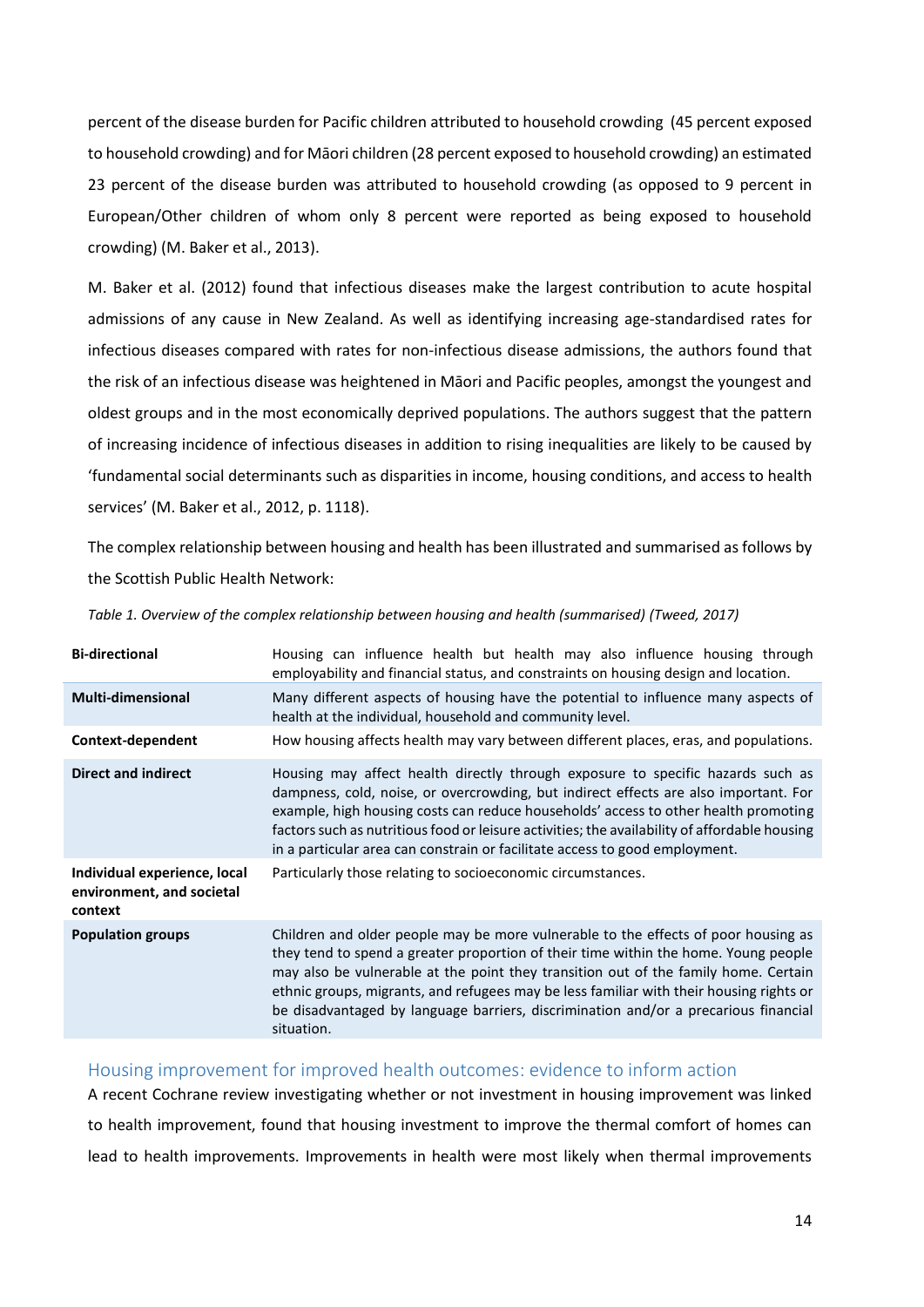were targeted to those living in inadequate housing conditions (particularly cold homes), and those experiencing poor health (e.g. a chronic respiratory disease) [\(Thomson, Thomas, Sellstrom, & Petticrew,](#page-24-15)  [2013\)](#page-24-15).

The review identified that absences from school and work may be reduced when households are provided with adequate and affordable heat. Housing which was appropriate in size for the householders and also affordable to heat, was found to be linked to improved health outcomes and also appeared to promote improved relationships within and beyond the home. It was noted that when households are able to heat more of the dwelling, this increases the amount of useable living space which can in turn positively influence how the home is used, and privacy for household members [\(Thomson et al., 2013\)](#page-24-15).

Informed by focus groups, household surveys, interviews and open forums with the Tokelauan community, the 'Tokelauan House' action research project culminated in a series of design workshops and ultimately a demonstration house was built in Wellington, New Zealand in 2007 [\(Gray & McIntosh,](#page-22-16)  [2011\)](#page-22-16). The partnership between the Wellington School of Medicine and the Wellington Tokelau Association was focused on designing a multi-family state house which would be appropriate, sustainable and affordable.

As well as addressing cold, damp and mould issues, socio-cultural demands for privacy regulation and supervision were achieved in the project through 'the design of the building layout and the relationships between circulation public and private areas' [\(Gray & McIntosh, 2011, p. 87\)](#page-22-16). Those living in the dwelling were able to alter how spaces were used and consequently to adjust to any changes in household composition. The family reported that they were less crowded, were experiencing less illness, were having fewer privacy issues, 'appreciated the sense of space and light' [\(Gray & McIntosh, 2011, p. 89\)](#page-22-16), and felt that their family life had improved.

The 'Housing, Insulation and Health'<sup>8</sup> study which involved retrofitting older New Zealand houses with insulation has shown that the initiative increased indoor temperatures and decreased relative humidity [\(P. Howden-Chapman et al., 2007\)](#page-23-14). This study (identified by and included in the Cochrane review above) involved 1350 randomised households in low income communities in New Zealand in which at least one family member had reported respiratory symptoms in the previous year (or had a history of asthma, pneumonia or chest infections). Insulating existing houses was found to result in statistically significant improvements in self-rated health (adjusted odds ratio 0.50, 95% CI 0.38 to 0.68), self-reported wheezing in the past three months (0.57, 0.47 to 0.70), days off work (0.62, 0.46 to 0.83) and school (0.49, 0.31 to 0.80), and visits to a general practitioner (0.73, 0.62 to 0.87) [\(P. Howden-Chapman et al., 2007\)](#page-23-14). A cost-

 $\overline{a}$ 

<sup>8</sup> Research led by University of Otago, Wellington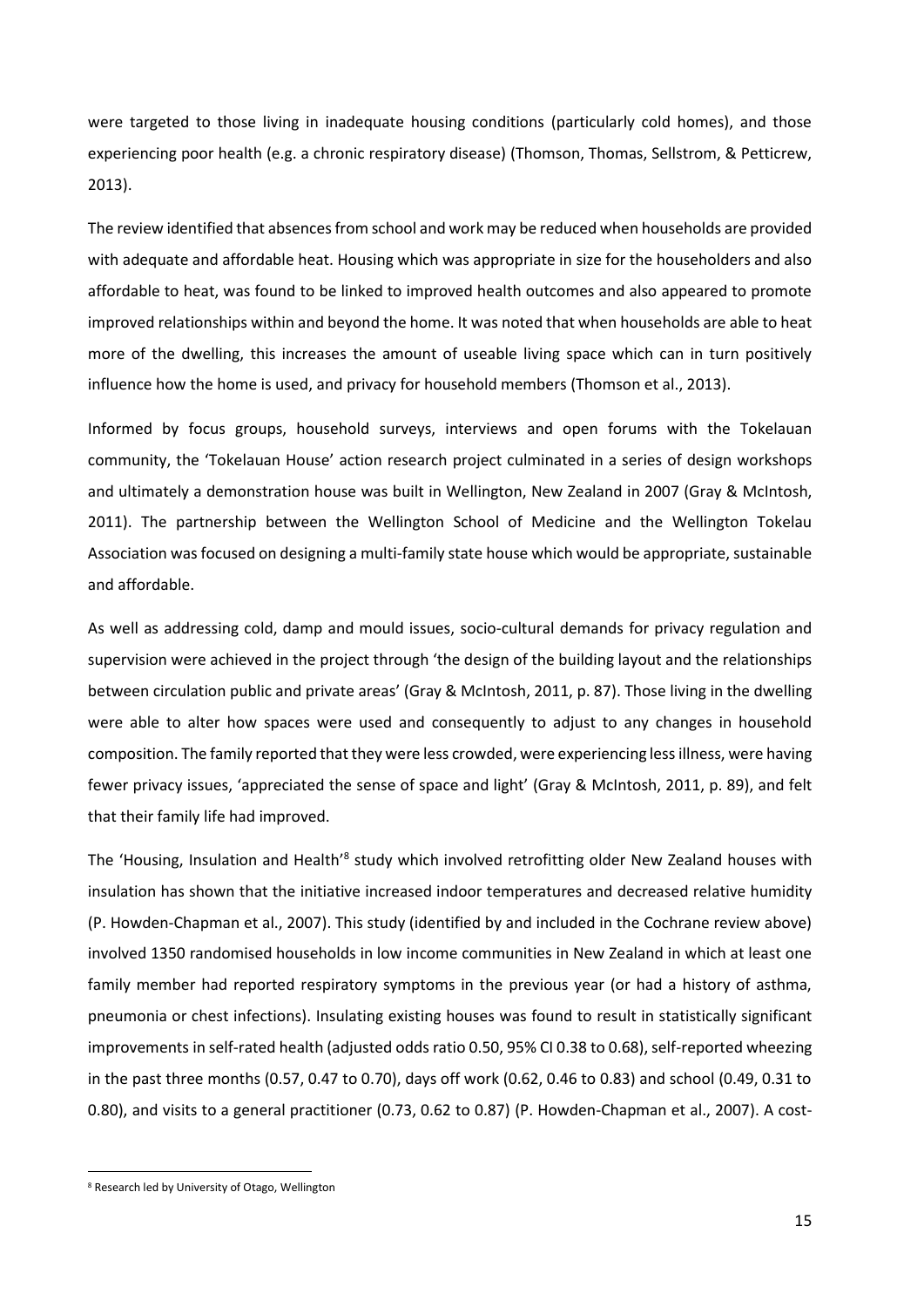benefit analysis of the intervention concluded that the health and energy benefits outweighed the cost of insulation by a factor of one and a half to two (Chapman, Howden-[Chapman, Viggers, O'Dea, &](#page-22-17)  [Kennedy, 2009;](#page-22-17) [P. Howden-Chapman et al., 2007\)](#page-23-14).

The 'Housing Heating and Health'<sup>9</sup> study (also identified by and included in the Cochrane review above) examined the effects of temperature and indoor pollutants on 409 asthmatic children's (aged 6-12 years) health in households based in five New Zealand communities. The houses of all participating households were insulated (to the current building code standard) prior to winter 2005. Baseline measures were collected in the winter of 2005 (June to September) and prior to winter 2006 non-polluting, more effective heating (heat pump, wood pellet burner, or flued gas) was installed in the intervention households (and in the control group at the end of the study).

During the winter of 2006 the average living room temperature in intervention households was 17.07°C and in the control households the average temperature was 15.97°C. Average temperatures in the child's bedroom were 14.84°C in intervention households and 14.26°C in the control households. Exposure to low temperatures (hours per day by number of degrees less than 10°C) was over 50 percent less for those in intervention households compared with those in the control group [\(P. Howden-Chapman et al., 2008\)](#page-23-15).

Although the children in the intervention households did not experience significant improvements in lung function, significant reductions were noted for symptoms of asthma (i.e. reduction in sleep disturbed by wheeze and dry cough at night), the number of days off school (1.80 fewer days off school; 95% CI 0.11 to 3.13, *p*=0.04), visits to a doctor for asthma (0.40, 95% CI 0.11 to 0.62 *p*=0.01), and visits to a pharmacist for asthma (0.25, 95% CI 0.09 to 0.32 *p*=0.01)[\(P. Howden-Chapman et al., 2008\)](#page-23-15).

Exploring the impact of the Healthy Housing Programme<sup>10</sup> in reducing acute hospitalisations in South Auckland, this New Zealand study found that post-intervention, individuals aged 0 to 34 years of age had a reduced rate of acute admission to hospital. For children aged 0-4 years, acute hospitalisations reduced by 11 percent (HR<sup>11</sup> 0.89, 95% CI 0.79 to 0.99) and for those aged 5-34 years, acute hospitalisations reduced by 23 percent (HR 0.77, 95% CI 0.70 to 0.85) [\(Jackson et al., 2011\)](#page-23-16). The intervention involved working with families to implement a range of agreed actions following a property assessment. This included providing education regarding health risks, referrals to health providers, the installation of insulation to make dwellings warmer and dryer, undertaking modifications to support health and

**.** 

<sup>9</sup> Multi-disciplinary team of researchers from the Universities of Otago, Massey, Victoria and Auckland, and BRANZ.

<sup>&</sup>lt;sup>10</sup> The Healthy Housing Programme was a joint initiative between the district health boards in Counties Manukau, Auckland, Northland, and the Hutt Valley and the Housing New Zealand Corporation. The programme focused on improving the housing conditions of families living in Housing New Zealand homes to reduce the risk of infectious diseases related to crowding. The programme began in 2000 and concluded in 2012.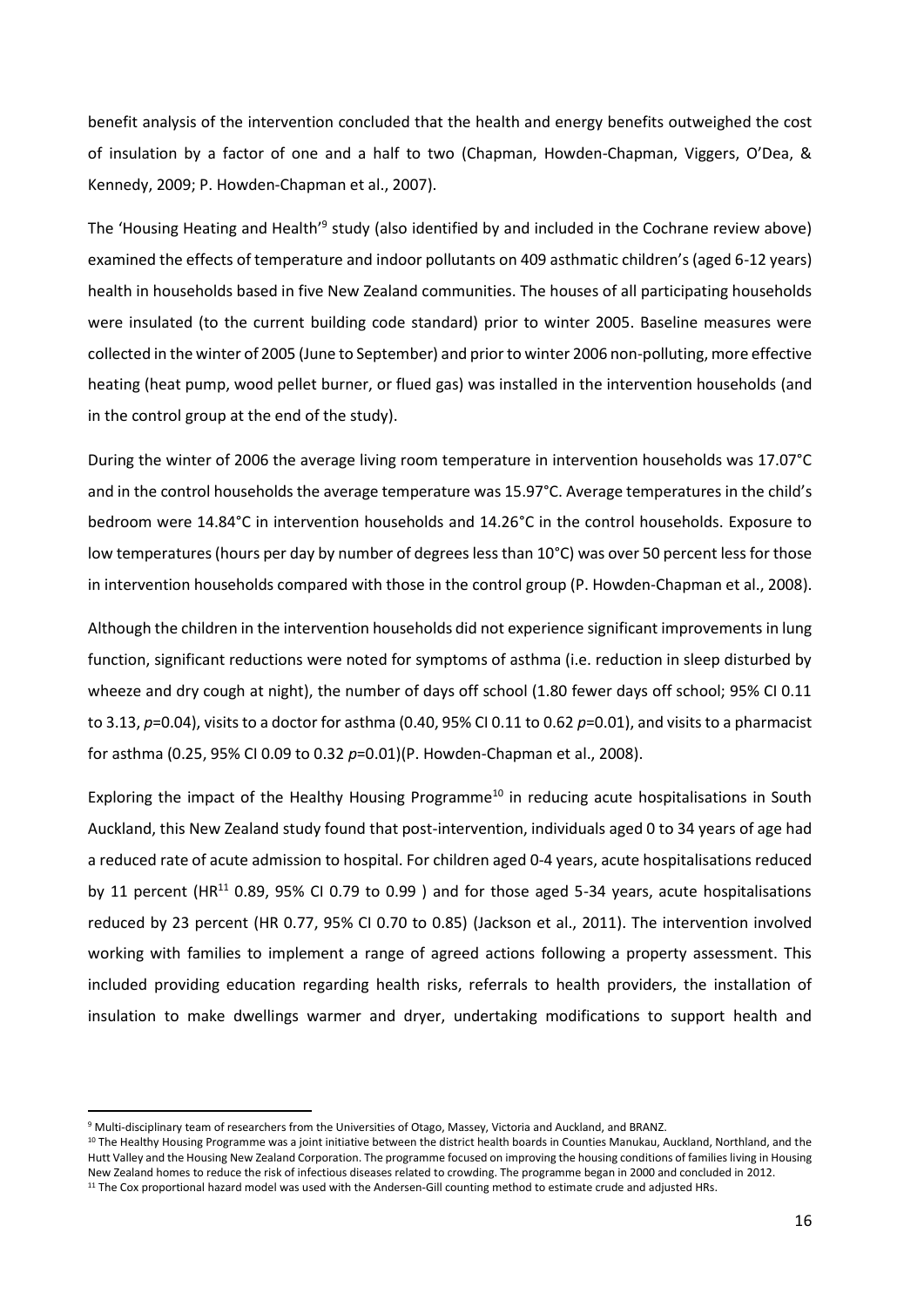disability needs, and transferring families to other houses to address overcrowding, or in some cases, adding bedrooms to the current dwelling [\(Jackson et al., 2011\)](#page-23-16).

The Warm Up New Zealand: Heat Smart (WUNZ:HS) programme<sup>12</sup> began in July 2009. The programme provided funding for insulation refits and the provision of grants for the purchase of clean, efficient heating for New Zealand households. A retrospective observational cohort study was conducted by matching the 'treated' dwellings (i.e. those that received insulation or heating retrofits - treatment) to up to 10 similar (control) dwellings in the same Census Area Unit. Sixty-seven percent of the treatment dwellings (31,423) were able to be matched to at least one control address. Using an anonymisation process the New Zealand National Health Index records for all those resident at the treatment and control addresses were identified.

Despite a range of identified methodological limitations and potential confounders, the study was able to show that retrofitting dwellings with insulation had significantly reduced the cost of hospitalisations and pharmaceutical cost for those living in treated houses compared with those in matched houses in the same area who had not received insulation or heating. The findings also suggest that the intervention (i.e. living in a treated dwelling) prevented about 18 deaths among those aged 65 and over who had previously been hospitalised with a circulatory illness (95% CI; 0 to 45 deaths prevented) (L Telfar Barnard et al., [2011\)](#page-24-16). Additionally, a cost-benefit analysis estimated the overall benefit to cost ratio of the intervention at 3.9:1 [\(Grimes et al., 2012\)](#page-23-17).

Establishing a means of assessing housing quality and its potential impact on health has resulted in the development of various tools locally and internationally. Developed and tested in New Zealand, the Healthy Housing Index (HHI) provides a number which is formed from a series of housing factors (examining the structure and condition of the house) that have been found to indicate the 'healthiness' of a house. The Index has also been described as a 'measure of the material determinants of health'.<sup>13</sup> Modelled on the British Housing Health and Safety Rating System (with accommodations for New Zealand's unique housing context) the HHI provides some insight into the likelihood that occupants of a house will experience accidents or illness due to identified housing factors.

The Hutt Valley pilot study investigating the utility of a HHI, found that in addition to a range of safety issues, one third of the surveyed houses had no wall insulation, one quarter were damp and there was evidence of mould in more than half the houses inspected [\(Keall, Baker, Howden-Chapman, Cunningham,](#page-23-18)  [& Cunningham, 2007\)](#page-23-18). Primarily focused on identifying hazards, a Taranaki study, found that an HHI can

**.** 

<sup>&</sup>lt;sup>12</sup> The WUNZ:HS was funded by the NZ government and administered through the Energy Efficiency and Conservation Authority (EECA). The cost-benefit analysis of the programme was undertaken by He Kainga Oranga (Housing and Health Research Programme of Otago University) and Victoria University, and consultancy firms Motu Economic and Public Policy Research, and Covec. <sup>13</sup> <http://www.healthyhousing.org.nz/research/past-research/healthy-housing-index/>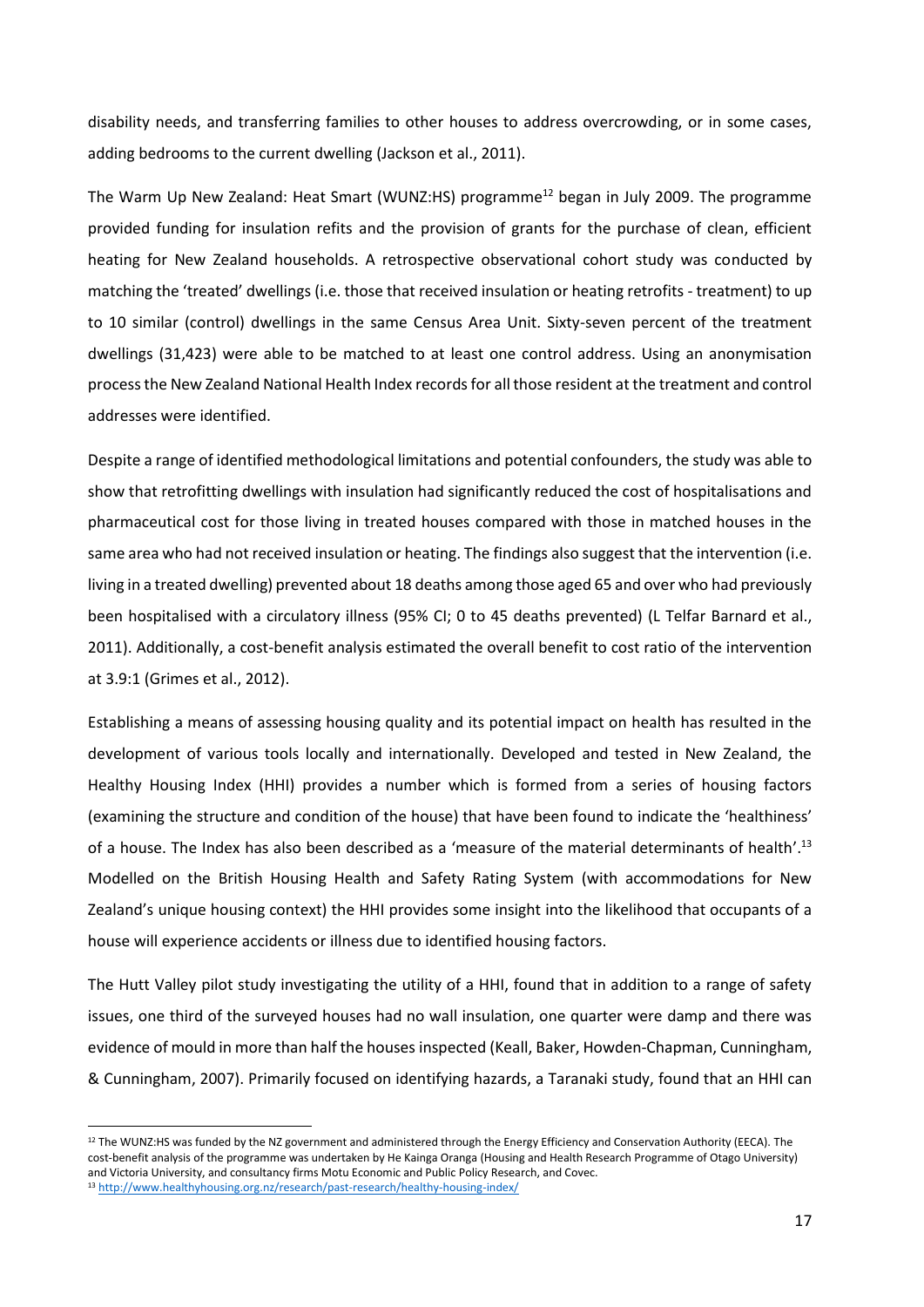be helpful in identifying and addressing injury hazards in homes and that homeowners could, for a relatively low cost, fix common hazards (e.g. installing working smoke alarms, ensuring safe hot water temperature, and installing safety visibility strips on ranch sliders).<sup>14</sup> Each study offered evidence for the potential usefulness of an HHI in identifying issues with the potential to impact on residents' health and safety.

Making the connection between housing, health and poverty, the New Zealand Children's Commissioner recommended in 2012, *'that the government ensure all rental housing (both social and private sector) meets minimum health and safety standards, according to an agreed Warrant of Fitness, such as the Healthy Housing Index'*<sup>15</sup> ([The Children's Commissioner's Expert Advisory Grou](#page-24-17)p on Solutions to Child [Poverty, 2012\)](#page-24-17).

Since this recommendation was made, two Warrant of Fitness (WOF) assessment tools have been trialled in New Zealand, one by the Housing New Zealand Corporation, and the other by the University of Otago (He Kainga Oranga/Housing Health and Health Research Programme).

A rental housing WOF standard was developed by Housing New Zealand in collaboration with the Ministry of Business, Innovation and Employment and a trial of the WOF criteria (49 criteria plus additional incriteria splits) was carried out in two phases – phase one involved assessing 100 Auckland properties (to check the survey form and the WOF criteria) and phase two involved using the updated WOF criteria to assess 400 Housing New Zealand properties located around New Zealand [\(Bosch, 2015\)](#page-22-18).

The assessments established an overall fail rate of five percent across the WOF criteria across the 400 dwellings with only four percent (17 properties) found to be fully compliant. Thirty-nine houses were noncompliant on just one criteria item, and overall 69 percent were identified as having five or fewer noncompliant WOF criteria. The absence of security/restrictor stays in 28 percent of dwellings was problematic as they were offering the only form of ventilation for the house (it was noted that some tenants had disengaged the stays), and in 16 percent of dwellings there was no fixed heating [\(Bosch,](#page-22-18)  [2015\)](#page-22-18).

It was reported that although a number of improvements were required in terms of the survey, and reporting and remediation processes, 'overall the Warrant of Fitness inspection scheme is feasible and can be achieved at reasonable cost, with results that will lead to improved health and safety outcomes for tenants' [\(Bosch, 2015, p. 3\)](#page-22-18).

1

<sup>14</sup> [Magazine article on the Taranaki Trial in Build](http://www.healthyhousing.org.nz/wp-content/uploads/2010/01/Build112Pg52-53Keall1.pdf) June/July 2009

<sup>15</sup> <http://www.occ.org.nz/assets/Uploads/EAG/Final-report/Summary-of-proposed-solutions-to-child-poverty.pdf>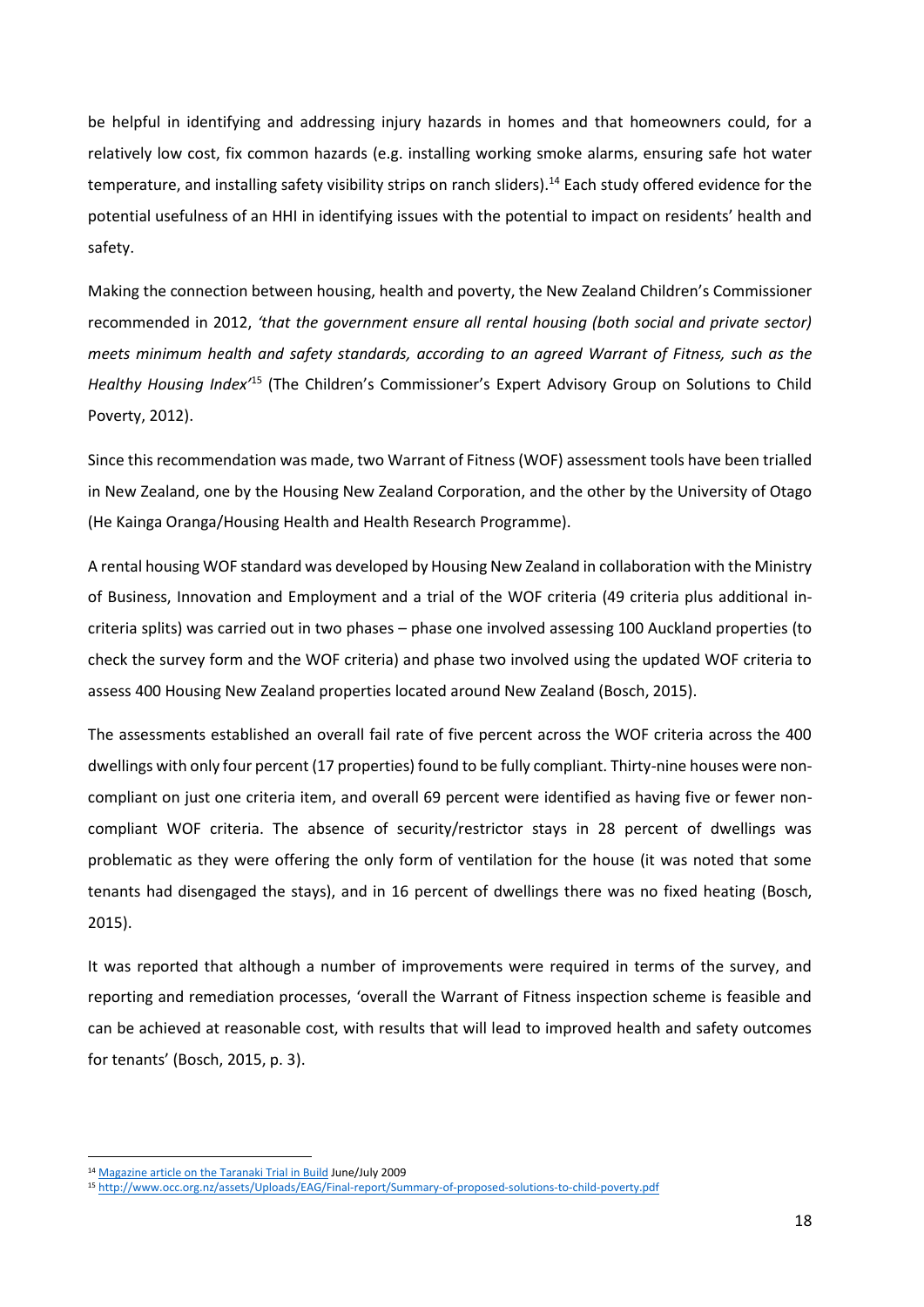In partnership with He Kainga Oranga, the New Zealand Green Building Council, and the Accident Compensation Corporation, 25 rental houses were recruited by five councils to field test a rental housing warrant of fitness (rWOF) which involved an assessment against 31 criteria (selected from the larger HHI criteria). The housing features identified were ones that were 'considered to have an important impact on health safety and energy efficiency' ([Bennett, Howden‐Chapman, Chisholm, Keall, & Baker, 2016, p.](#page-22-19)  [405\)](#page-22-19).

The assessments resulted in 94 percent of the 144 houses failing at least one of the 31 criteria; an absence of fixed heating (in the lounge) was identified in 37 percent of the dwellings assessed. Thirty-six percent of the houses were identified as requiring only minor fixes such as water temperature adjustments and the installation of smoke alarms and heaters. Those field testing the rWOF concluded that all the items had been able to be assessed across a range of different dwelling types and that a rental housing WOF was a practical tool that could benefit the health and safety of tenants with many of the issues identified able to be rectified with relative ease and at a low cost [\(Bennett et al., 2016\)](#page-22-19).

A voluntary rWOF programme has subsequently been made available in Wellington (as of 28 August 2017) by He Kainga Oranga. A checklist is set out for a room-by-room inspection and a rental WOF App is available for download.<sup>16</sup> A rWOF pass requires that a dwelling pass all applicable criteria.<sup>17</sup>

Warm Up New Zealand: Healthy Homes grants are currently available to low-income owner-occupiers and landlords with low-income tenants. The grants which offer a 50 percent subsidy for the cost of insulation are due to end on 30 June 2018. However, eligible owner-occupiers may be eligible to receive a subsidy at a higher level under the Warmer Kiwi Homes programme, a new four-year programme offering two-thirds off the cost of ceiling and underfloor insulation, and ground vapour barriers from 1 July 2018, and the cost of heating appliances from 1 July 2019.<sup>18</sup>

World-leading New Zealand research has been able to show that improved health outcomes can be achieved through housing improvements, particularly those involving insulation retrofits and the provision of improved heating sources. Key health improvements, noted by New Zealand researchers, have included the following [\(P. Howden-Chapman et al., 2007;](#page-23-14) [Philippa Howden-Chapman et al., 2008;](#page-23-19) [Jackson et al., 2011\)](#page-23-16):

fewer exacerbations of respiratory illness

**.** 

<sup>16</sup> GooglePla[y https://play.google.com/store/apps/details?id=nz.j5.wof](https://play.google.com/store/apps/details?id=nz.j5.wof) or iTune[s https://itunes.apple.com/us/app/rental-housing-](https://itunes.apple.com/us/app/rental-housing-wof/id1271146427?ls=1&mt=8)

[wof/id1271146427?ls=1&mt=8](https://itunes.apple.com/us/app/rental-housing-wof/id1271146427?ls=1&mt=8) (Note: from iTunes, this is only available to download on a mobile device).

<sup>17</sup> [http://www.healthyhousing.org.nz/wp-content/uploads/2016/09/WOF\\_Assessment\\_Criteria\\_and\\_Methodology\\_\\_Version-3.0.pdf](http://www.healthyhousing.org.nz/wp-content/uploads/2016/09/WOF_Assessment_Criteria_and_Methodology__Version-3.0.pdf) <sup>18</sup> <https://www.energywise.govt.nz/funding-and-support/funding-for-insulation/warmer-kiwi-homes/>

To be eligible for a grant the following apply. The applicant must be the homeowner (owner-occupier) and have a Community Services Card or SuperGold combo card, OR own and be living in a home in an area identified as lower-income (details to follow) OR be referred by the Healthy Homes Initiative, and own a home built before 2008.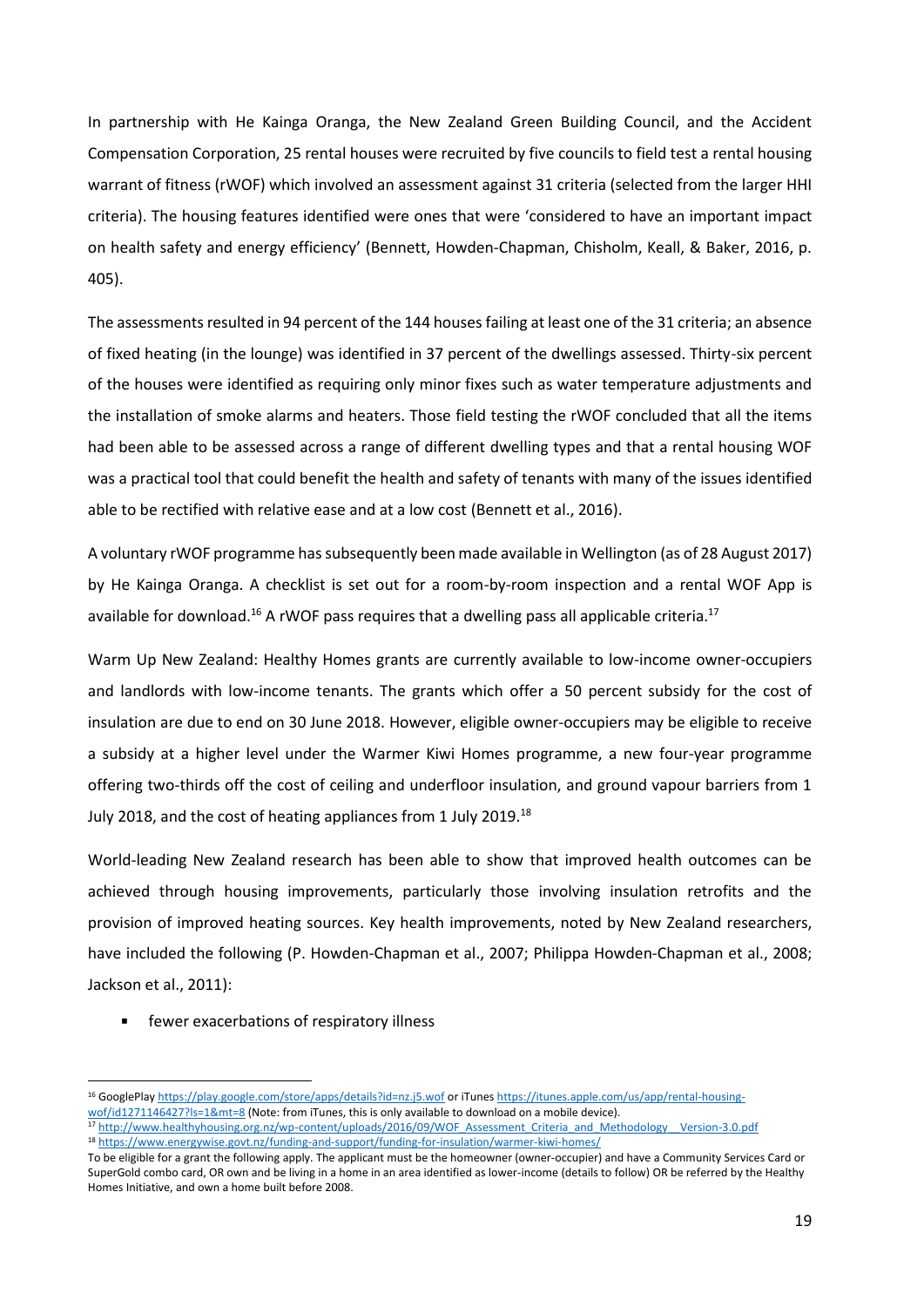- **Fig. 5** fewer visits to general practitioner/pharmacy
- less time off work/school
- improved self-rated health
- reduced acute hospitalisations.

## <span id="page-21-0"></span>A role for District Health Boards

'This shows that the relationship between housing and health is obviously a complex mix. It is also an area where national authorities, local authorities, and individuals can work intensively to achieve health gains through improving housing conditions, be it the physical housing or the social environment of the house' [\(Bonnefoy, 2007, p. 413\)](#page-22-11).

District Health Boards have an opportunity to contribute to a reduction in the health impacts of poor quality housing through supporting and advocating for:

- the provision of quality new housing to increase the availability of affordable homes across all tenures (social housing/private renter, owner-occupier),
- the maintenance and growth of a social housing sector that provides quality homes that are accessible to all who need them,
- improved housing quality through the introduction of minimum standards for all New Zealand dwellings (and particularly social housing and private rental properties) e.g. through the adoption of a Warrant of Fitness/Healthy Housing Index assessments,
- programmes that support appropriate home management practices (ventilation, moisture level management, warmth retention, effective use of heating sources),
- ongoing investment in programmes to provide insulation retrofits and safe heating options (including calling for a ban on the sale and use of unflued gas heaters designed for indoor use, and an end to fuel poverty),
- the opportunity for communities and families to shape the place they live, including access to housing that meets and supports their needs throughout the life course, and
- actions that address health equity, related to housing, for District Health Board populations with a focus on Māori and Pacific peoples and those experiencing greater deprivation.

Working alongside local government and other partner agencies, District Health Boards can advocate for a whole of government approach to addressing housing issues, and in so doing can play a role in facilitating and supporting processes which lead to long term improvements in housing, and ultimately equity of health outcomes for all New Zealanders.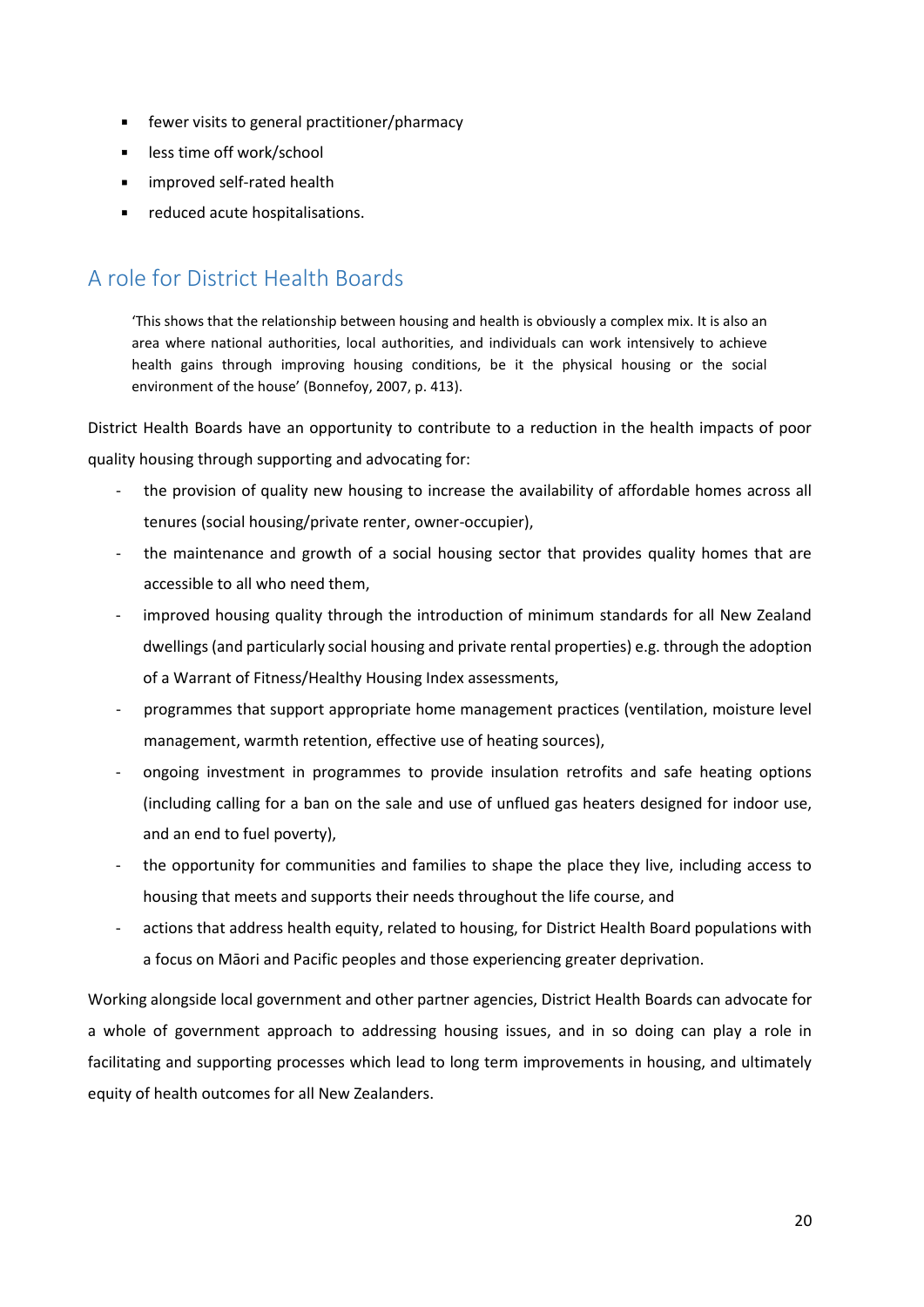## <span id="page-22-0"></span>References

- <span id="page-22-1"></span>Archer, P., Murie, A., Turkington, R., & Watson, C. (2016). Good Housing Better Health. Birmingham: Housing and Communities Research Group, University of Birmingham.
- <span id="page-22-3"></span>Baker, E., Lester, L., Beer, A., Mason, K., & Bentley, R. (2013). *Acknowledging the health effects of poor quality housing: Australia's hidden fraction*. Paper presented at the State of Australian Cities Conference 2013.<http://researchoutputs.unisa.edu.au/11541.2/119644>
- <span id="page-22-5"></span>Baker, M., Goodyear, R., Telfar Barnard, L., & Howden-Chapman, P. (2012). The Distribution of Household Crowding in New Zealand: An analysis based on 1991 to 2006 Census data. Wellington: He Kainga Oranga / Housing and Health Research Programme, University of Otago, Wellington.
- <span id="page-22-10"></span>Baker, M., Keall, M., Au, E., & Howden-Chapman, P. (2007). Home is where the heart is - most of the time. *The New Zealand Medical Journal, 120*(1264).
- <span id="page-22-14"></span>Baker, M., McDonald, A., Zhang, J., & Howden-Chapman, P. (2013). *Infectious diseases attributable to household crowding in New Zealand: A systematic review and burden of disease estimate.*  Retrieved fro[m http://www.healthyhousing.org.nz/wp-content/uploads/2010/01/HH-Crowding-](http://www.healthyhousing.org.nz/wp-content/uploads/2010/01/HH-Crowding-ID-Burden-25-May-2013.pdf)[ID-Burden-25-May-2013.pdf](http://www.healthyhousing.org.nz/wp-content/uploads/2010/01/HH-Crowding-ID-Burden-25-May-2013.pdf)
- <span id="page-22-15"></span>Baker, M., Telfar Barnard, L., Kvalsvig, A., Verrall, A., Zhang, J., Keall, M., . . . Howden-Chapman , P. (2012). Increasing incidence of serious infectious diseases and inequalities in New Zealand: a national epidemiological study. *Lancet, 379*, 1112-1119.
- <span id="page-22-19"></span>Bennett, J., Howden‐Chapman, P., Chisholm, E., Keall, M., & Baker, M. (2016). Towards an agreed quality standard for rental housing: field testing of a New Zealand housing WOF tool. *Aust N Z J Public Health, 40*(5), 405-411. doi: doi:10.1111/1753-6405.12519
- <span id="page-22-11"></span>Bonnefoy, X. (2007). Inadequate housing and health: an overview. *International Journal of Environment and POllution, 30*(3/4), 411-429.
- <span id="page-22-2"></span>Bonnefoy, X., Annesi-Maesano, I., Aznar, L., Braubach, M., Croxford, B., Davidson, M., . . . Rudnai, P. (2004). Fourth Ministerial Conference on Environment and Health: Review of evidence on housing and health. Hungary: World Health Organization.
- <span id="page-22-18"></span>Bosch, M. (2015). Trial of Rental Housing Warrant of Fitness Scheme with Housing New Zealand. Wellington: Housing New Zealand Corporation
- <span id="page-22-8"></span>Buckett, N. R., Jones, M. S., & Marston, N. J. (2012). BRANZ 2010 house condition survey - condition comparison by tenure. Porirua: BRANZ.
- <span id="page-22-13"></span>Butler, S., Williams, M., Tukuitonga, C., & Paterson, J. (2003). Problems with damp and cold housing among Pacific families in New Zealand. *New Zealand Medical Journal, 116*(1177), 17-24.
- <span id="page-22-17"></span>Chapman, R., Howden-Chapman, P., Viggers, H., O'Dea, D., & Kennedy, M. (2009). Retrofitting houses with insulation: a cost–benefit analysis of a randomised community trial. *J Epidemiol Community Health, 63*(4), 271-277. doi: 10.1136/jech.2007.070037
- <span id="page-22-6"></span>Chester, L. (2013). The impacts and consequences for low-income Australian households of rising energy prices. Sydney: The University of Sydney.
- <span id="page-22-12"></span>Davie, G. S., Baker, M. G., Hales, S., & Carlin, J. B. (2007). Trends and determinants of excess winter mortality in New Zealand: 1980 to 2000. *BMC Public Health, 7*, 263-263. doi: 10.1186/1471-2458- 7-263
- <span id="page-22-7"></span>Energy Efficiency and Conservation Authority. (2017). Gas Heating. Retrieved May, 2018, from https:/[/www.energywise.govt.nz/at-home/heating-and-cooling/types-of-heater/gas-heating/](http://www.energywise.govt.nz/at-home/heating-and-cooling/types-of-heater/gas-heating/)
- <span id="page-22-4"></span>Environmental Health Indicators New Zealand. (2018). Household crowding. Retrieved 4 May 2018, from <http://www.ehinz.ac.nz/indicators/indoor-environment/household-crowding/>
- <span id="page-22-9"></span>Gillespie-Bennett, J., Keall, M., Howden-Chapman, P., & Baker, M. (2013). Improving health, safety and energy efficiency in New Zealand through measuring and applying basic housing standards. *New Zealand Medical Journal, 126*(1379).
- <span id="page-22-16"></span>Gray, J., & McIntosh, J. (2011). Voices from Tokelau: culturally appropriate, healthy and sustainable extended-family housing in New Zealand. *Journal of Asia Pacific Studies, 2*(1), 70-96.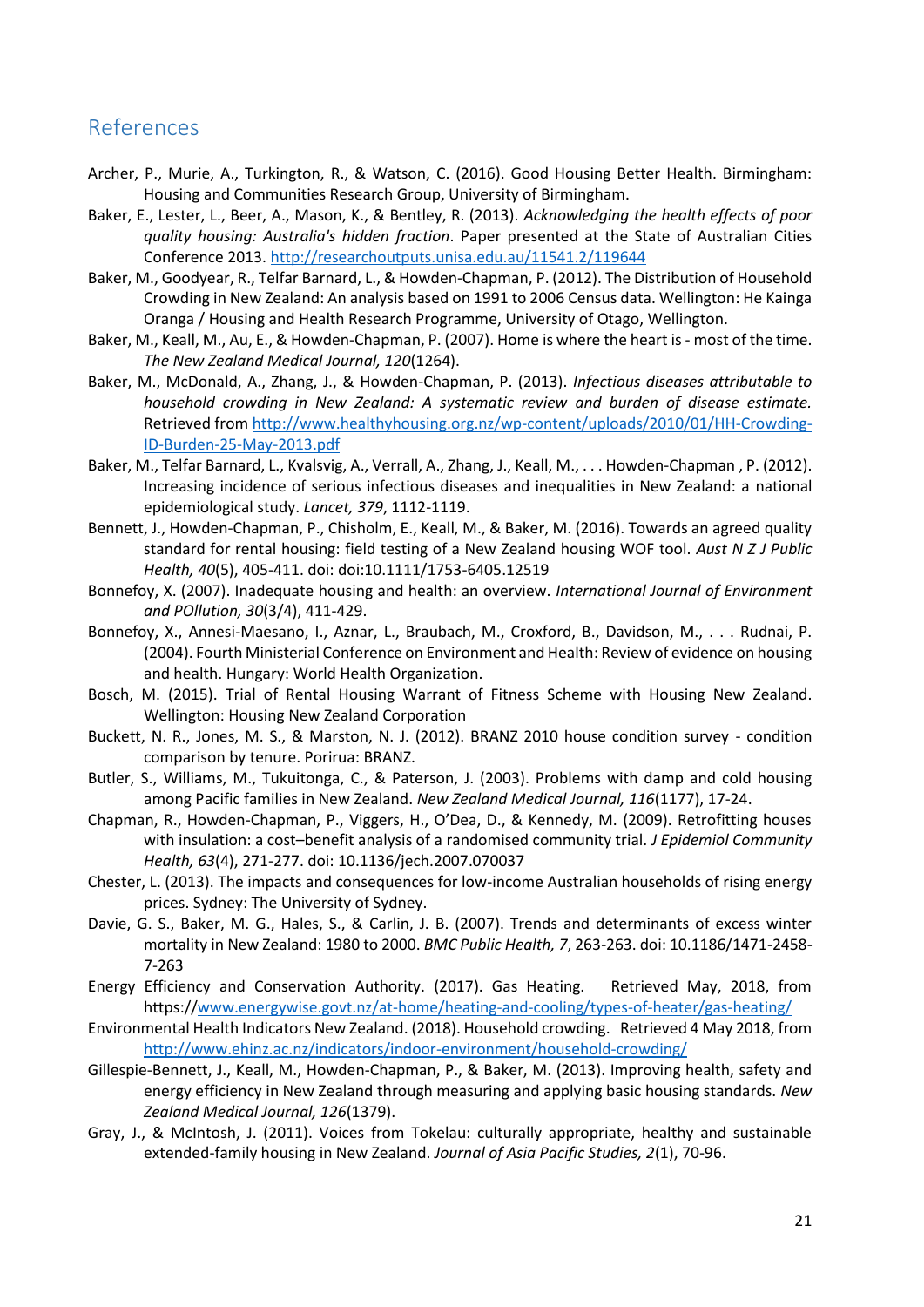- <span id="page-23-17"></span>Grimes, A., Denne, T., Howden-Chapman , P., Arnold, R., Telfar Barnard, L., Preval, N., & Young, C. (2012). Cost Benefit Analysis of the Warm Up New Zealand: Heat Smart Programme. Wellingtom: Ministry of Economic Development.
- <span id="page-23-11"></span>Hales, S., Blakely, T., Foster, R., Baker, M., & Howden-Chapman, P. (2012). Seasonal patterns of mortality in relation to social factors. *J Epidemiol Community Health, 66*(4), 379-384. doi: 10.1136/jech.2010.111864
- <span id="page-23-14"></span>Howden-Chapman, P., Matheson, A., Crane, J., Viggers, H., Cunningham, M., Blakely, T., . . . Davie, G. (2007). Effect of insulating existing houses on health inequality: cluster randomised study in the community. *BMJ, 334*(7591), 460. doi: 10.1136/bmj.39070.573032.80
- <span id="page-23-15"></span>Howden-Chapman, P., Pierse, N., Nicholls, S., Gillespie-Bennett, J., Viggers, H., Cunningham, M., . . . Crane, J. (2008). Effects of improved home heating on asthma in community dwelling children: randomised controlled trial. *BMJ, 337*, a1411. doi: 10.1136/bmj.a1411
- <span id="page-23-19"></span>Howden-Chapman, P., Pierse, N., Nicholls, S., Gillespie-Bennett, J., Viggers, H., Cunningham, M., . . . Crane, J. (2008). Effects of improved home heating on asthma in community dwelling children: randomised controlled trial. *BMJ, 337*. doi: 10.1136/bmj.a1411
- <span id="page-23-5"></span>Howden-Chapman, P., Signal, L., & Crane, J. (1999). Housing and Health in Older People: Ageing in Place. *Social Policy Journal of New Zealand, 13*(13), 14-30.
- <span id="page-23-3"></span>Howden-Chapman, P., Viggers, H., Chapman, R., O'Dea, D., Free, S., & O'Sullivan, K. (2009). Warm homes: Drivers of the demand for heating in the residential sector in New Zealand. *Energy Policy, 37*(9), 3387-3399. doi: 10.1016/j.enpol.2008.12.023
- <span id="page-23-16"></span>Jackson, G., Thornley, S., Woolston, J., Papa, D., Bernacchi, A., & Moore, T. (2011). Reduced acute hospitalisation with the healthy housing programme. *Journal of Epidemiology & Community Health, 2011*(65), 588-593.
- <span id="page-23-18"></span>Keall, M., Baker, M., Howden-Chapman, P., Cunningham, M., & Cunningham, C. (2007). Healthy Housing Index Pilot Study Final Report Wellington: University of Otago, He Kainga Oranga / Housing and Health Research Programme,.
- <span id="page-23-0"></span>Kearns, R. A., Smith, C. J., & Abbott, M. W. (1991). Another day in paradise? Life on the margins in urban New Zealand. *Soc Sci Med, 33*(4), 369-379.
- <span id="page-23-1"></span>Koloto & Associates, New Zealand Institute of Economic Research, & Gray Matter Research Ltd. (2007). Pacific Housing Experiences: Developing Trends & Issues. New Zealand Centre for Housing Research Aotearoa New Zealand, The Ministry of Pacific Affairs.
- <span id="page-23-10"></span>Kreiger, J., & Higgins, D. (2002). Housing and Health: Time Again for Public Health Action. *American Journal of Public Health, 92*(5), 758-768.
- <span id="page-23-12"></span>Lloyd, B. (2006). Fuel poverty in New Zealand. *Social Policy Journal of New Zealand, 27*, 142.
- <span id="page-23-2"></span>Marmot, M. (2010). Fair Society, Healthy Lives: A Strategic Review of Health Inequalities in England Post-2010. England: Strategic Review of Health Inequalities in England Post-2010.
- <span id="page-23-7"></span>Marmot Review Team. (2011). The health impacts of cold homes and fuel poverty. *London, UK: Friends of the Earth & the Marmot Review Team*.
- <span id="page-23-13"></span>Ministry of Civil Defence and Emergency Management. (2010). Working from the same page: consistent messages for CDEM Heat. New Zealand: Ministry of Civil Defence and Emergency Management.
- <span id="page-23-8"></span>Ministry of Health. (2012). Unflued gas heaters. Retrieved May, 2018, from https:/[/www.health.govt.nz/your-health/healthy-living/environmental-health/household-items](http://www.health.govt.nz/your-health/healthy-living/environmental-health/household-items-and-electronics/unflued-gas-heaters)[and-electronics/unflued-gas-heaters](http://www.health.govt.nz/your-health/healthy-living/environmental-health/household-items-and-electronics/unflued-gas-heaters)
- <span id="page-23-9"></span>Ministry of Social Development. (2016). *The Social Report 2016 – Te pūrongo oranga tangata.* Wellington: Ministry of Social Development.
- <span id="page-23-4"></span>National Centre for Healthy Housing. (2018). Healthy Homes Principles. Retrieved May 2018, from [http://nchh.org/information-and-evidence/learn-about-healthy-housing/healthy-homes](http://nchh.org/information-and-evidence/learn-about-healthy-housing/healthy-homes-principles/)[principles/](http://nchh.org/information-and-evidence/learn-about-healthy-housing/healthy-homes-principles/)
- <span id="page-23-6"></span>O'Sullivan, K., Howden-Chapman, P., & Fougere, G. (2015). Fuel poverty, policy, and equity in New Zealand: The promise of prepayment metering. *Energy Research & Social Science, 7*, 99-107.